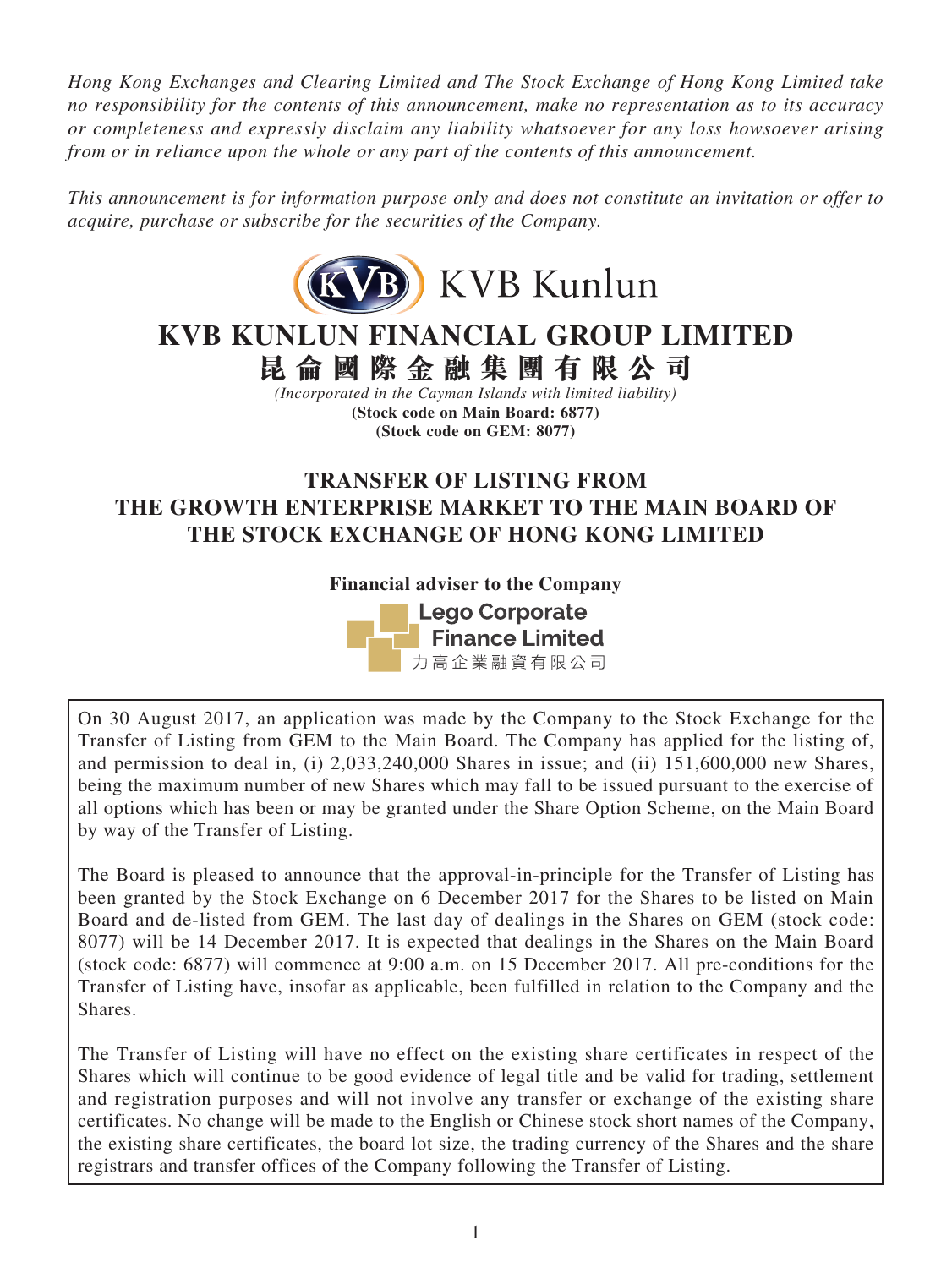Reference is made to the announcement issued by the Company on 30 August 2017 in relation to the formal application submitted to the Stock Exchange for the Transfer of Listing pursuant to the relevant provisions of the GEM Listing Rules and the Main Board Listing Rules.

# **TRANSFER OF LISTING OF THE SHARES FROM GEM TO THE MAIN BOARD**

On 30 August 2017, an application was made by the Company to the Stock Exchange for the Transfer of Listing from GEM to the Main Board. The Company has applied the listing of, and permission to deal in, (i) 2,033,240,000 Shares in issue; and (ii) 151,600,000 new Shares, being the maximum number of new Shares which may fall to be issued pursuant to the exercise of all options which has been or may be granted under the Share Option Scheme, on the Main Board by way of the Transfer of Listing. The approval-in-principle for the Transfer of Listing has been granted by the Stock Exchange on 6 December 2017 for the Shares to be listed on Main Board and de-listed from GEM.

The Board confirms that all pre-conditions for the Transfer of Listing have, insofar as applicable, been fulfilled in relation to the Company and the Shares as at the date of this announcement.

# **REASONS FOR THE PROPOSED TRANSFER OF LISTING**

The issued Shares have been listed and traded on GEM since 3 July 2013. The Group is principally engaged in the provision of leveraged foreign exchange and other trading, cash dealing business, and other services.

The Board believes that the Transfer of Listing will enhance the corporate profile of the Company and provide increased visibility and recognition of the Group. This will, in turn, add to the competitive strength of the Group as well as increase the confidence of its investors and stakeholders. The Board also expects that the Main Board trading platform will enhance the trading liquidity of the Shares as well as the fund raising capability of the Group. All of these factors will ultimately contribute to increasing value to the Shareholders. Accordingly, the Board is of the view that the Transfer of Listing, if successful, would be beneficial to the future growth and development of the Group and is in the overall interest of the Company and its Shareholders as a whole.

As at the date of this announcement, the Board has no immediate plans to change the nature of the business of the Group following the Transfer of Listing. The Transfer of Listing will not involve the issue of any new Shares by the Company.

# **DEALING IN THE SHARES ON THE MAIN BOARD**

The Shares have been accepted as eligible securities by HKSCC for deposit, clearance and settlement in CCASS with effect from 3 July 2013, the date on which the Shares were first listed on GEM. Subject to continued compliance with the stock admission requirements of HKSCC, the Shares will continue to be accepted as eligible securities by HKSCC for deposit, clearance and settlement in CCASS. All activities under CCASS are subject to the General Rules of CCASS and CCASS Operational Procedures in effect from time to time.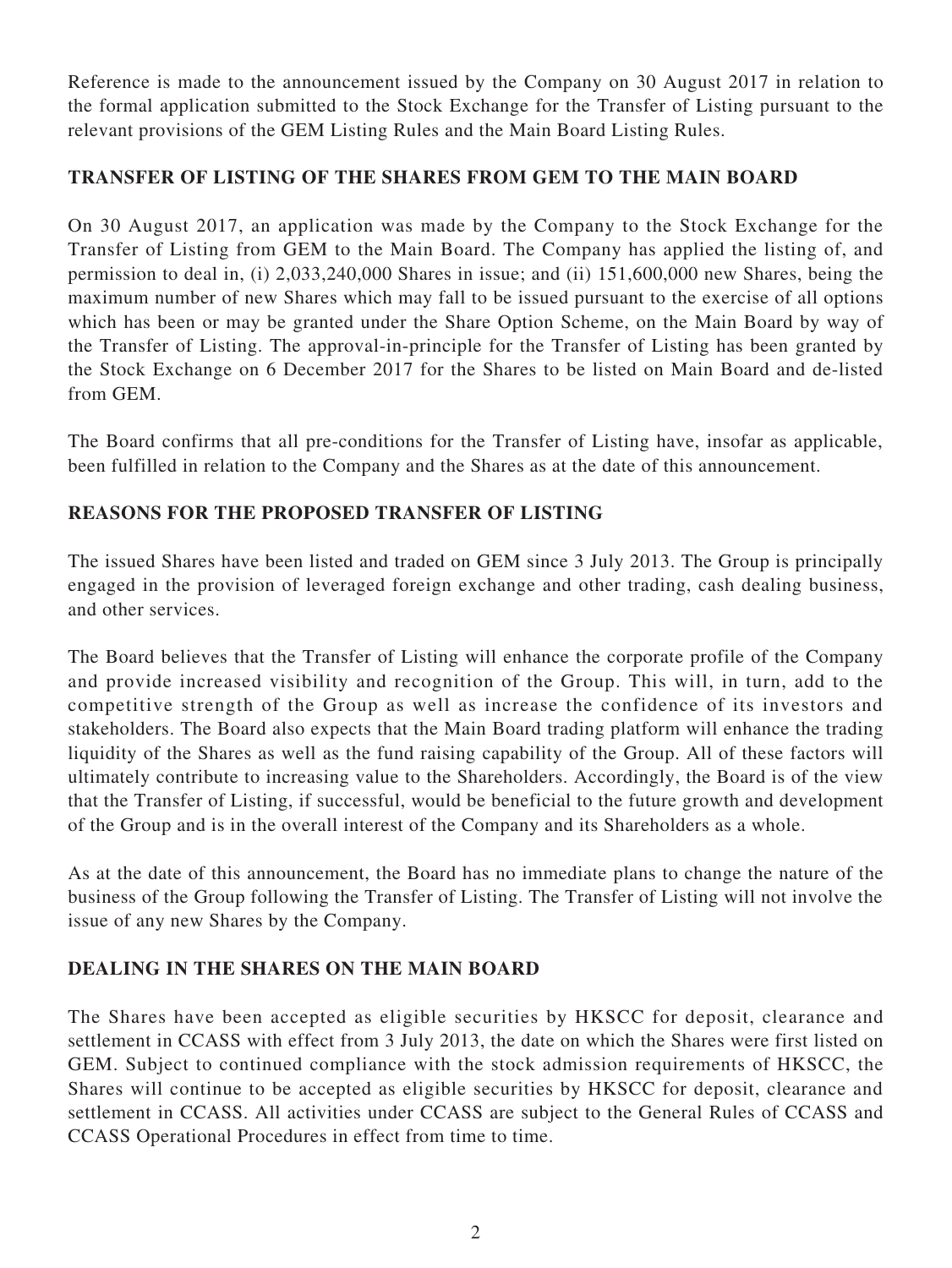The last day of dealings in the Shares on GEM (stock code: 8077) will be Thursday, 14 December 2017. Dealings in the Shares on the Main Board (stock code: 6877) will commence at 9:00 a.m. on Friday, 15 December 2017.

The Transfer of Listing will have no effect on the existing share certificates in respect of the Shares which will continue to be good evidence of legal title and be valid for trading, settlement and registration purposes and will not involve any transfer or exchange of the existing share certificates. Currently, the Shares are traded in the board lot of 5,000 Shares each and are traded in Hong Kong dollars. The principal share registrar and transfer office of the Company is Conyers Trust Company (Cayman) Limited, and the Hong Kong branch share registrar and transfer office of the Company is Union Registrars Limited. No change will be made to the English or Chinese stock short names of the Company, the existing share certificates, the board lot size, the trading currency of the Shares and the abovementioned share registrars and transfer offices of the Company following the Transfer of Listing.

# **SHARE OPTION SCHEME**

The Share Option Scheme was conditionally adopted by the Company on 3 June 2013 for the purpose of attracting, retaining and motivating talented eligible participants to strive for future developments and expansion of the Group. The Share Option Scheme will remain effective following the Transfer of Listing subject to certain immaterial amendments to the Share Option Scheme and will be implemented in full compliance with the requirements of Chapter 17 of the Main Board Listing Rules.

Pursuant to the Share Option Scheme, the Board may, at its discretion, grant options to eligible participants entitling them to subscribe for Shares. The total number of Shares in respect of which options may be granted under the Share Option Scheme shall not in aggregate exceed 10% of the issued share capital of the Company as at the adoption date, being 200,000,000 Shares, unless further Shareholders' approval is obtained in a general meeting.

As at the date of this announcement, outstanding options previously granted but unexercised under the Share Option Scheme would entitle the holders thereof to subscribe for 71,600,000 Shares, and such options will remain valid and exercisable in accordance with its terms of issue following the Transfer of Listing.

The listing of the Shares to be issued pursuant to the exercise of any options under the Share Option Scheme will also be transferred to the Main Board pursuant to Rule 9A.10 of the Main Board Listing Rules.

Save for the abovementioned outstanding options previously granted but unexercised under the Share Option Scheme, the Company has not issued any options, warrants or similar rights or convertible equity securities of which will be transferred to the Main Board as at the date of this announcement.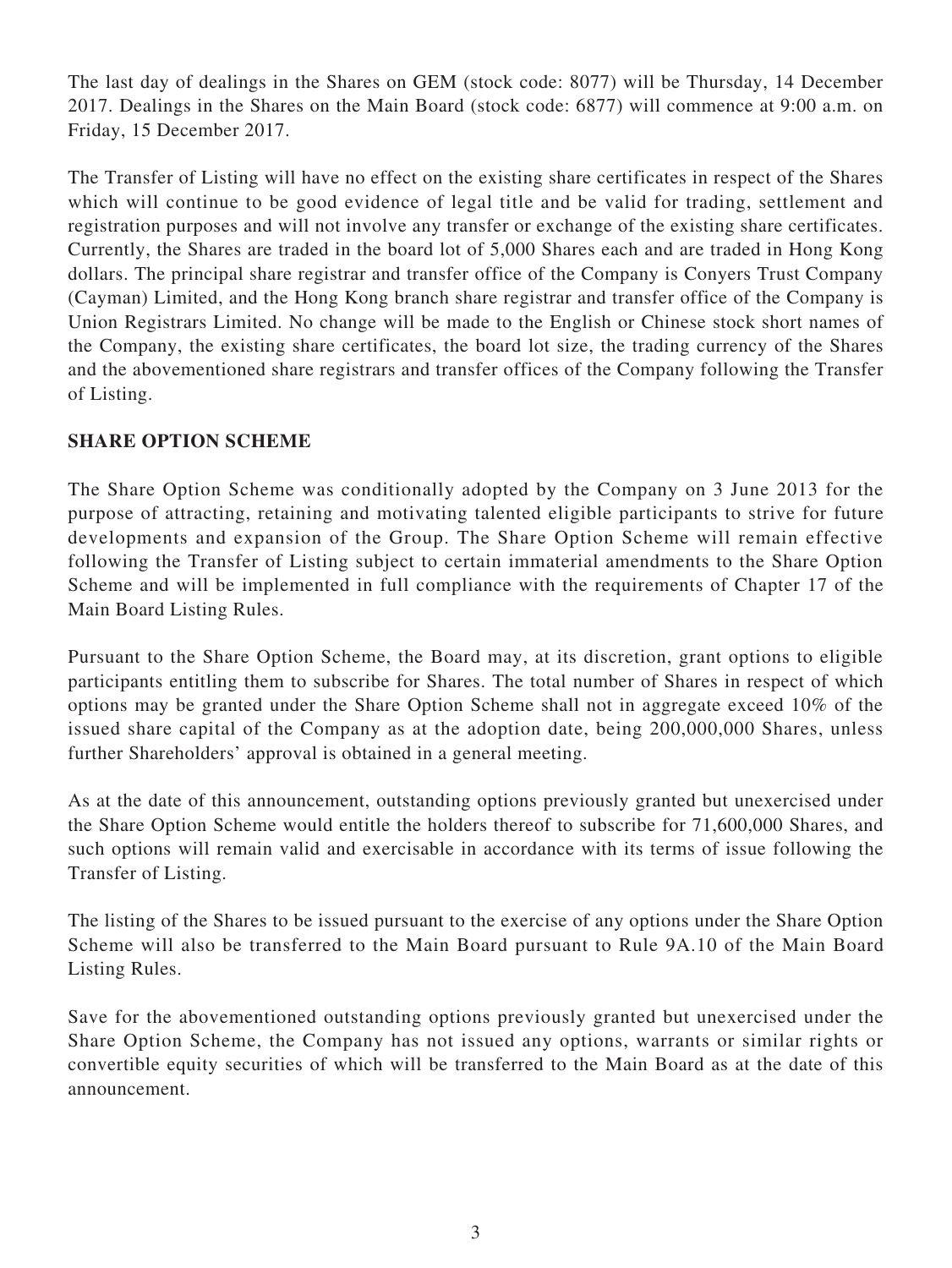# **PUBLIC FLOAT**

The Directors confirm that at least 25% of the total issued share capital of the Company was held by the public (as defined in the Main Board Listing Rules) as at the date of this announcement. Accordingly, the minimum 25% public float requirement has been maintained in compliance with Rule 8.08 of the Main Board Listing Rules.

#### **COMPETING INTERESTS**

As at the date of this announcement, none of the Directors, the Controlling Shareholders or their respective associates has any interest in any business which competes or potentially competes, either directly or indirectly, with the business of the Group pursuant to Rule 9A.09(10) of the Main Board Listing Rules.

### **FINANCIAL INDEPENDENCE**

The Group has an independent financial system and makes financial decisions according to its own business needs. There have been no financial assistance, guarantee and/or security provided by the Controlling Shareholders or their respective associates for the Group since the listing of the Company on the GEM and up to the date of this announcement. The Directors believe that the Company is capable of obtaining financing from third parties without reliance on the Controlling Shareholders.

### **GENERAL MANDATES TO ISSUE AND REPURCHASE SHARES**

Pursuant to Rule 9A.12 of the Listing Rules, the general mandates granted by the Shareholders at the annual general meeting of the Company on 10 May 2017 to the Directors to (i) issue and allot new Shares; (ii) repurchase Shares; and (iii) extend the general mandate granted to the Directors to issue Shares by nominal amount of Shares repurchased by the Shareholders, will continue to be valid and remain in effect until the earliest of:

- (a) the conclusion of the next annual general meeting of the Company;
- (b) the expiration of the period within which the next annual general meeting of the Company is required by the laws or regulations of Cayman Islands or the Articles of Association to be held; or
- (c) the revocation or variation of such authority by an ordinary resolution of the Shareholders in general meeting.

#### **PUBLICATION OF RESULTS**

Upon the Transfer of Listing, the Company will cease the practice of reporting financial results on a quarterly basis and will follow the relevant requirements of the Main Board Listing Rules, which include publishing its interim results and annual results within two months and three months from the end of the relevant periods or financial year ends, respectively.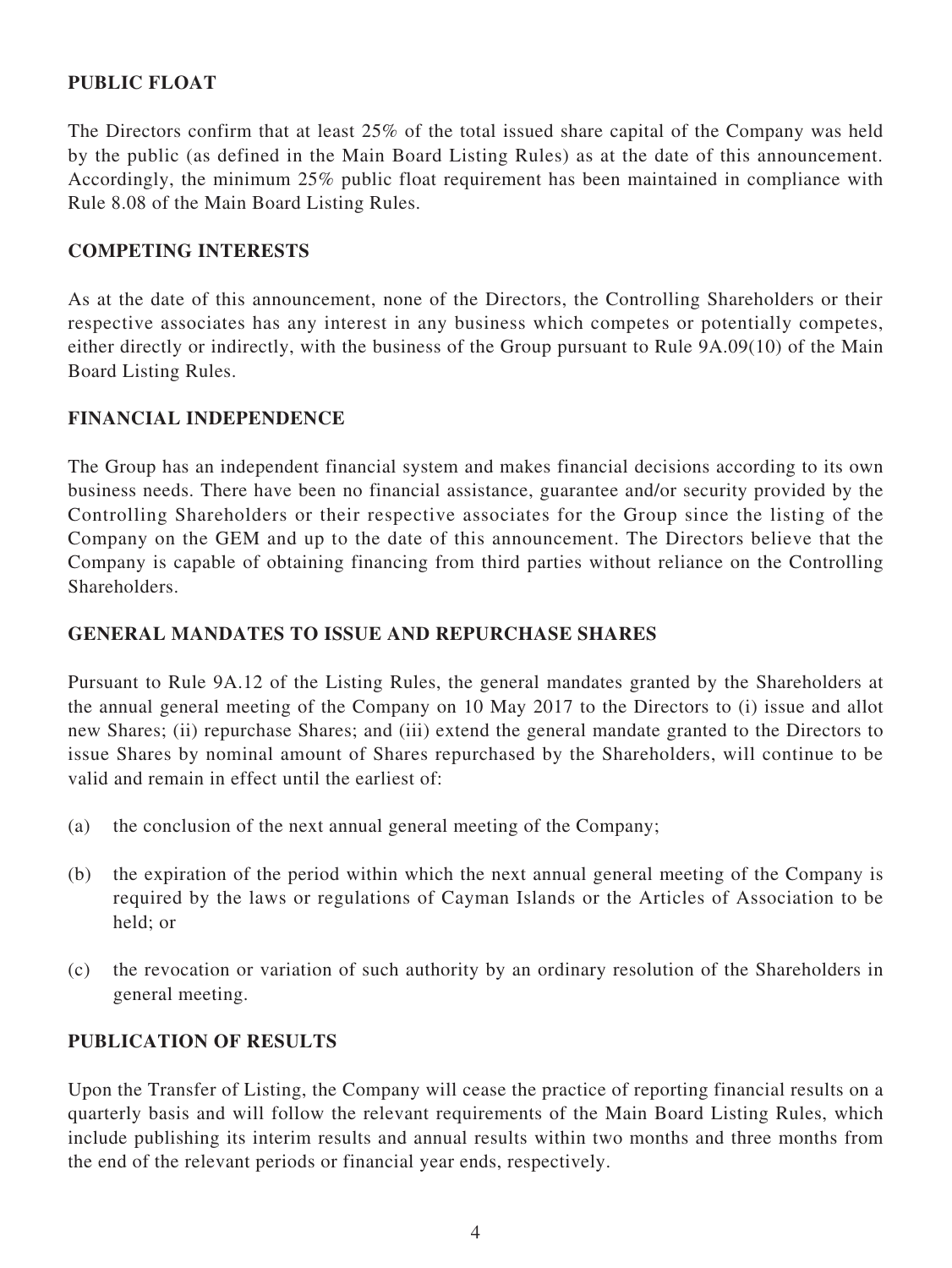### **BUSINESS REVIEW SINCE ITS LISTING ON GEM**

### **Background of businesses of the Group**

The Group has been principally engaged in the provision of financial investment services to overseas Chinese and Japanese communities through its offices situated in New Zealand, Australia, Hong Kong and Mainland China. Its primary focus is on the provision of leveraged forex and other trading services, while the provision of cash dealing and securities trading referral services also forms part of its business model.

The Group mainly generates income derived from (i) the provision of leveraged forex and other trading services; (ii) the provision of cash dealing services; and (iii) the provision of other services (including management services and securities trading referral services) as well as fees and commission income incidental to the business operations of leveraged forex and other trading.

The following table sets out the breakdown of the Group's income during the Track Record Period:

|                                             | <b>Year ended 31 December</b> |                      |          |                      | Six months ended 30 June |                      |                         |                      |                         |                      |
|---------------------------------------------|-------------------------------|----------------------|----------|----------------------|--------------------------|----------------------|-------------------------|----------------------|-------------------------|----------------------|
|                                             | 2014                          |                      | 2015     |                      | 2016                     |                      | 2016                    |                      | 2017                    |                      |
|                                             | HK\$'000                      | % of total<br>income | HK\$'000 | % of total<br>income | HK\$'000                 | % of total<br>income | HK\$'000<br>(unaudited) | % of total<br>income | HK\$'000<br>(unaudited) | % of total<br>income |
| Leveraged forex and other trading<br>income | 144,207                       | 76.4                 | 343,062  | 84.3                 | 306,036                  | 84.4                 | 161,021                 | 84.9                 | 157,965                 | 80.1                 |
| Cash dealing income/(losses)                | 16,636                        | 8.8                  | 11,517   | 2.9                  | 4,251                    | 1.2                  | 2,919                   | 1.5                  | (16)                    | (0.0)                |
| Fee and commission income                   | 23,686                        | 12.6                 | 48,819   | 12.0                 | 55,356                   | 15.2                 | 28,951                  | 15.3                 | 37,389                  | 19.0                 |
| Other income/(losses)                       | 4,105                         | 2.2                  | 3,413    | 0.8                  | (3,036)                  | (0.8)                | (3,320)                 | (1.7)                | 1,772                   | 0.9                  |
| <b>Total</b>                                | 188,634                       | 100                  | 406,811  | 100                  | 362,607                  | 100                  | 189,571                 | 100                  | 197,110                 | 100                  |

#### *Leveraged forex and other trading income*

Forex trading is one of the fastest-growing areas of retail trading in the financial services industry. In a forex trade, participants buy one currency and simultaneously sell another currency. The two currencies in a forex trade are referred to as a currency pair. The first currency noted in the pair is the base currency and the second is the counter currency. An investor speculates that one currency will appreciate in relation to the counter currency in the pair. The Group's clients make a profit or suffer a loss depending on the difference between the exchange rates at which the clients open and close their positions. Inherently, the magnitude of price changes in respect of forex, indices and commodities are usually not apparent in any single trading day under normal market conditions. Leverage, being a scheme to make the trading more attractive, is added to the forex and other trading services of the Group to amplify the profit or loss on price changes. Such profit or loss is amplified by the leverage ratio granted to the clients. There is no physical settlement of the contract sum in the underlying currency and only the difference in respect of price changes is required to be settled.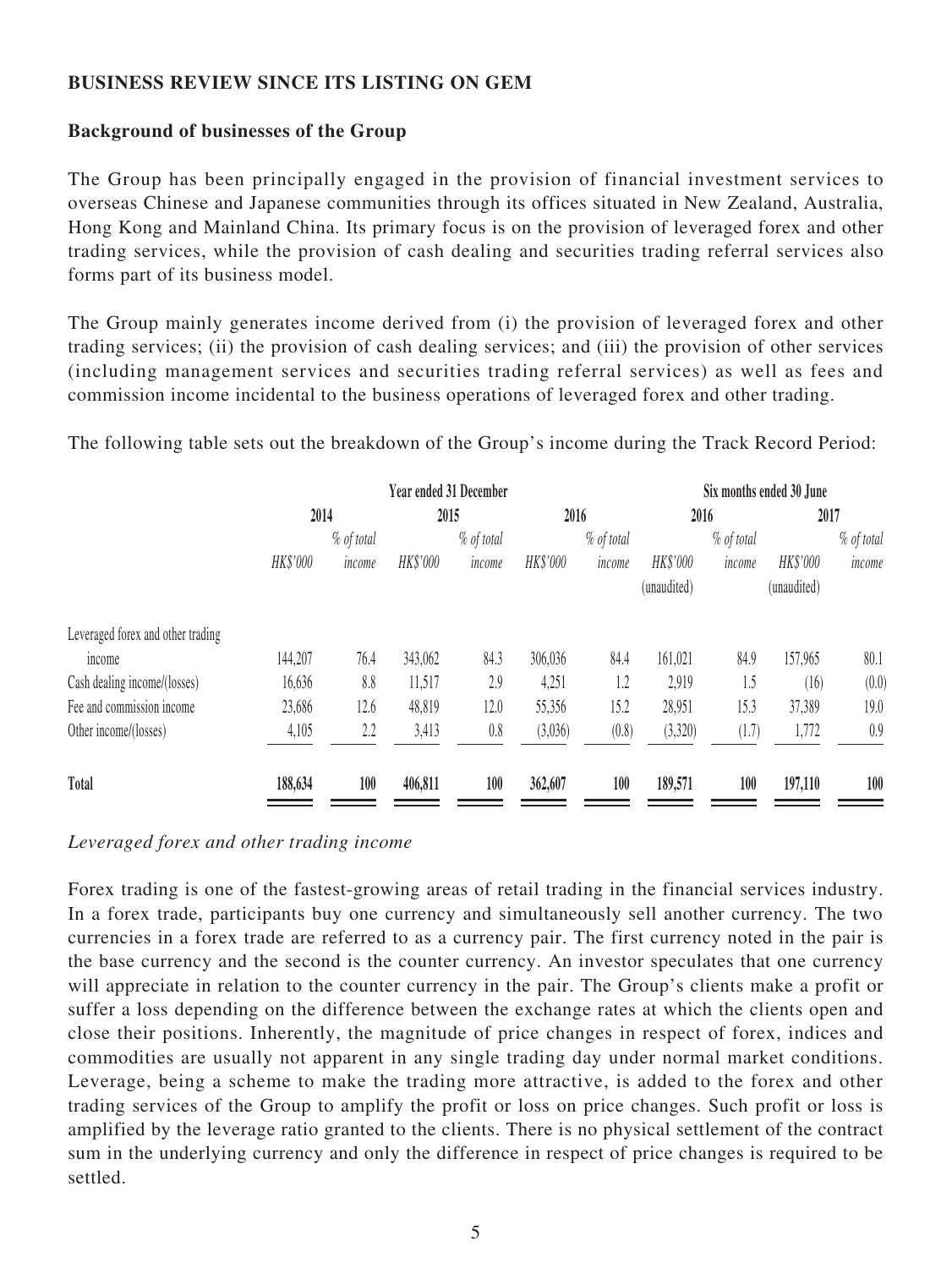Leveraged forex is not traded on any organised exchange. It is traded on a contractual basis between clients and market makers. In response to a request for quotation, market makers will quote the bid and ask prices simultaneously. The clients can then decide whether to choose to buy (long) or sell (short) a contract at that price. The Group facilitates these trades by providing clients with its online trading platform, ForexStar, which allows them to buy and sell in 31 currency pairs. Other than leveraged forex trading, as at the date of this announcement, the Group also offers leveraged trading to its clients to buy and sell nine indices, namely DAX® Futures, CSI 300 Stock Index Futures, U.S. Dollar Index Futures, Shanghai Stock Exchange Composite Index Futures, ASX SPI200™ Index Futures, Nikkei 225 Futures, Dow Jones Industrial Average Index Futures, Hang Seng Index Futures and SGX FTSE China A50 Index Futures and nine commodities, namely WTI Crude Oil Futures, Soybean Futures, Corn Futures, Natural Rubber Futures, Copper Futures, Gold US Dollar, Silver US Dollar, Gold Chinese Yuan and Silver Chinese Yuan. The currency pairs, indices and commodities contributed to approximately 52.3%, 10.7% and 37.0%, respectively, to the total trading volume of the Group for the year ended 2014; approximately 56.6%, 23.4% and 20.0%, respectively, to the total trading volume of the Group for the year ended 2015; approximately 49.9%, 12.6% and 37.6%, respectively, to the total trading volume of the Group for the year ended 2016; and approximately 50.5%, 6.4% and 43.1%, respectively, to the total trading volume of the Group for six months ended 30 June 2017.

The Group provides its clients with 24-hour dealing services which provide flexibility to conduct leveraged forex trading. The Group does not normally intervene in a client's trade other than to apply a markup based on market conditions and risk exposure but which does not normally change irrespective of how the client's trade is executed or its profitability.

Leveraged forex and other trading income are mainly generated as follows:

- (a) for the trades of one client which are naturally hedged against and offset the trades of another client, the Group receives the bid/offer spreads it offers to both clients in the two offsetting transactions; and
- (b) for the trades which are hedged with one of the market makers, the Group receives the difference between the retail bid/offer spreads it offers to its clients and the wholesale bid/ offer spreads from market makers.

The spreads for USD currency pairs and other cross currency pairs are normally topped at approximately 0 pips to 100 pips offered by market makers. However, the spread which could possibly be earned by the Group is in turn driven by market volatility as currency prices are correlated to the general macroeconomic conditions. As a general rule, changes in bid/offer spreads are generally accepted to be correlated to market volatility and liquidity as an empirical phenomenon. Accordingly, the Group adjusts the spreads offered to its clients corresponding to the prevailing spreads offered in the market so that the higher the volatility, the higher the spreads it can earn. The income of the Group is also directly related to the trading volume of its clients as it is through the trades initiated by its clients where it is able to earn the spreads mentioned above.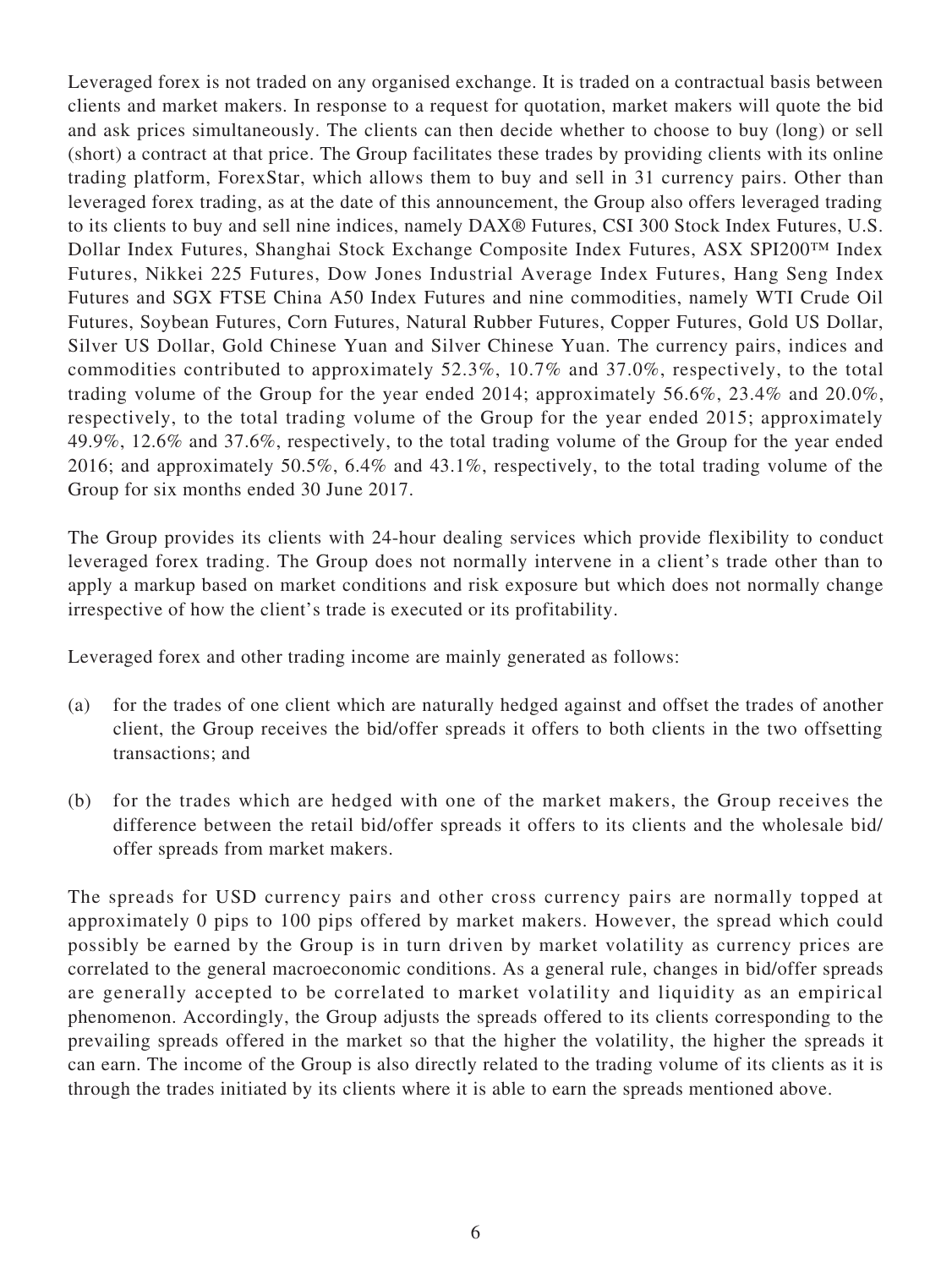The Group generally acts as the market maker to its clients' trades and as the agent for trades conducted by its clients. The Group provides market liquidity and market pricing for its clients' trades as the market maker. When its clients buy or sell contracts of forex, commodities or indices from the Group, the Group is carrying opposite positions against its clients, therefore, the Group is subject to risk exposure. In order to minimise risk exposure, the Group will either hedge its positions by natural hedge strategy or market maker hedge strategy under different circumstances. The principle of natural hedge strategy is that a client's position can be offset with other clients' positions in the pool and in that case, the Group acts as the market maker to offer market liquidity and market pricing for its clients. The principle of market maker hedge strategy is to back-off its clients' positions to market makers and under such arrangement, the Group in fact acts as the agent to arrange trades between its clients and market makers. The Group mainly derives income from the spread differential between two clients under the natural hedge strategy in its role as the market maker and the spread differential between its clients and market makers under the market maker hedge strategy in its role as the agent. Less income will be generated by the trades derived from market maker hedge strategy than those derived from natural hedge strategy because cost markup is charged by market makers under the market maker hedge strategy. However, the application of the natural hedge strategy depends on the timing, pricing and types of trades executed by clients. All amounts are settled through bank transfer or telegraphic transfer.

#### *Cash dealing income*

Besides the leveraged foreign exchange and other trading business, the Group also provides cash dealing services to KVB Kunlun Global Capital Limited, all being its cash dealing business clients and the subsidiaries of KVB Kunlun Holdings Limited and its relevant subsidiaries which were engaged in the money changing business but which do not belong to the Group, for the purpose of hedging their cash positions and meeting settlement obligations.

The Group is rewarded the spread between the price quoted to its clients and the price offered by market makers. The spreads for USD currency pairs and other cross currency pairs traded by its clients normally range from approximately 3 pips to 70 pips.

The major differences between the Group's leveraged forex and other trading business and its cash dealing business are that cash dealing is traded without any leverage (while leveraged forex and other trading is traded up to 200 times of the amount of margin deposits) and does not involve trading of indices or commodities.

#### *Fees and commission income*

The Group also derives fees and commission income incidental to the business operations of leveraged forex and other trading based on the added fees and commissions charged on forex and other trading business, which consists of commission charged on clients trading, commission charges imposed on certain clients referred by referral parties and fees received from clients for additional services rendered such as remittance charge on withdrawal of money.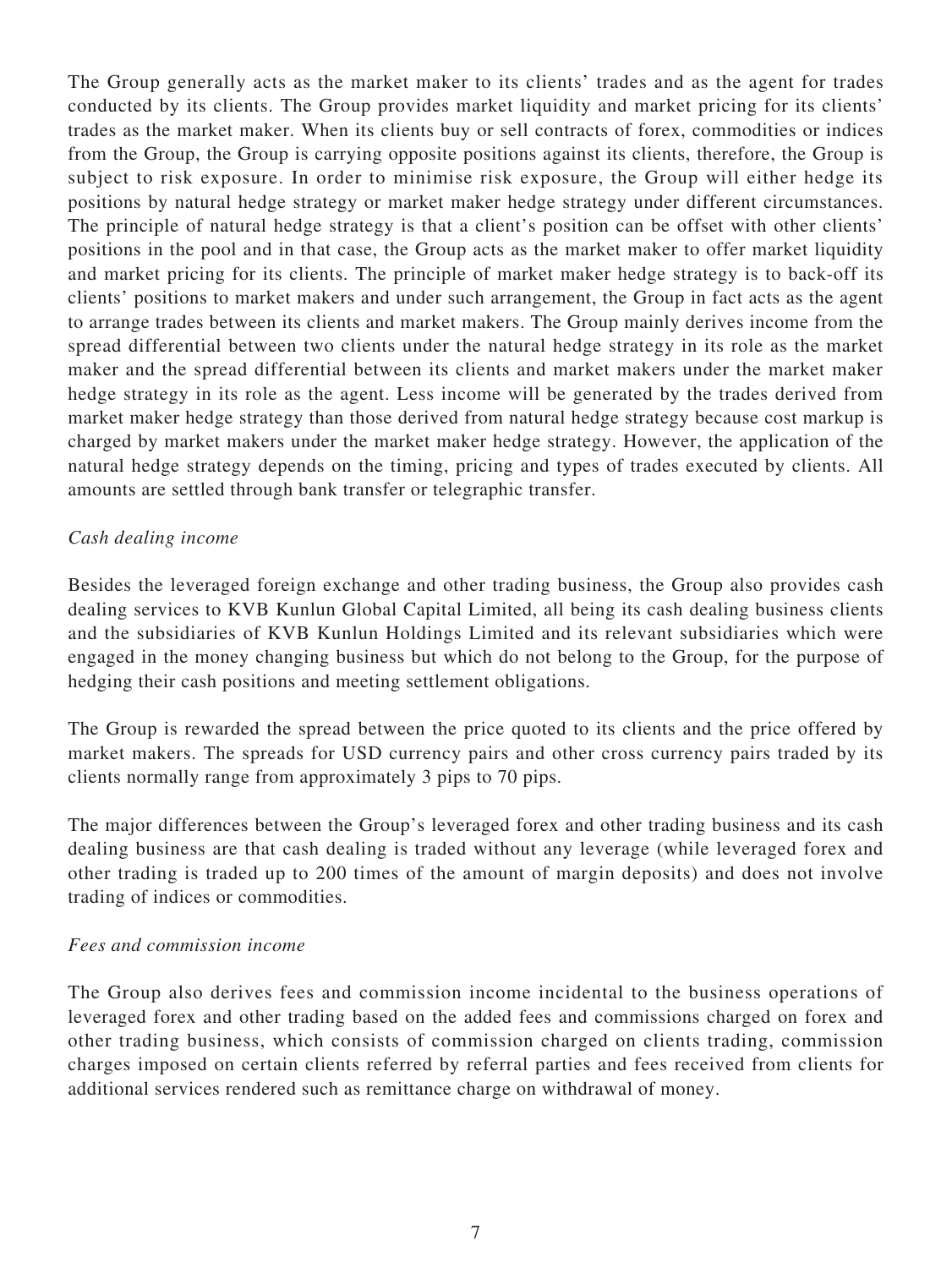#### *Other income*

The Group's other income is mainly including interest income, net exchange gain/(loss) and handling fee rebate.

#### *Expenses*

The following table summarises the expenses incurred by the Group over the Track Record Period:

|                                             |                                                       |          |          | Six months<br>ended 30 June |  |
|---------------------------------------------|-------------------------------------------------------|----------|----------|-----------------------------|--|
|                                             | <b>Year ended 31 December</b><br>2014<br>2016<br>2015 |          |          | 2017                        |  |
|                                             | HK\$'000                                              | HK\$'000 | HK\$'000 | HK\$'000                    |  |
|                                             |                                                       |          |          | (unaudited)                 |  |
| Referral expenses and other charges         | 61,127                                                | 120,462  | 160,407  | 114,770                     |  |
| Staff costs                                 | 36,545                                                | 80,660   | 60,105   | 24,995                      |  |
| Depreciation and amortisation               | 3,138                                                 | 5,401    | 8,146    | 6,164                       |  |
| Lease payments under land and buildings     | 6,462                                                 | 9,300    | 12,548   | 6,836                       |  |
| Administrative and other operating expenses | 33,645                                                | 60,836   | 65,992   | 36,011                      |  |
| <b>Total expenses</b>                       | 140,917                                               | 276,659  | 307,198  | 188,776                     |  |

Referral expenses and other charges represented approximately 43.4%, 43.5%, 52.2% and 60.8% of the total expenses of the Group for the years ended 31 December 2014, 2015 and 2016 and the six months ended 30 June 2017 respectively, being the major component of the total expenses of the Group.

The Group has entered into commission sharing agreements and works selectively with a network of referral parties pursuant to which the referral parties would refer clients interested in leveraged trading to use the leveraged forex and other trading services of the Group (in respect of, *inter alia*, indices and commodities products) in return for commission rebates. The referral parties charge a commission (at an agreed fixed amount) on each lot of trading carried out by referred clients. Therefore, the amount of commission payable to referral parties is based on, and directly correlated to, the referred client's trading volume.

The amount of commission expense paid by the Group significantly increased over the last three years mainly due to the increase in trading volume of referred clients coupled with a gradual increase in commission rate charged by referral parties since the year ended 31 December 2015 mainly caused by fierce competition from international multi-product trading firms, other online trading firms and financial institutions.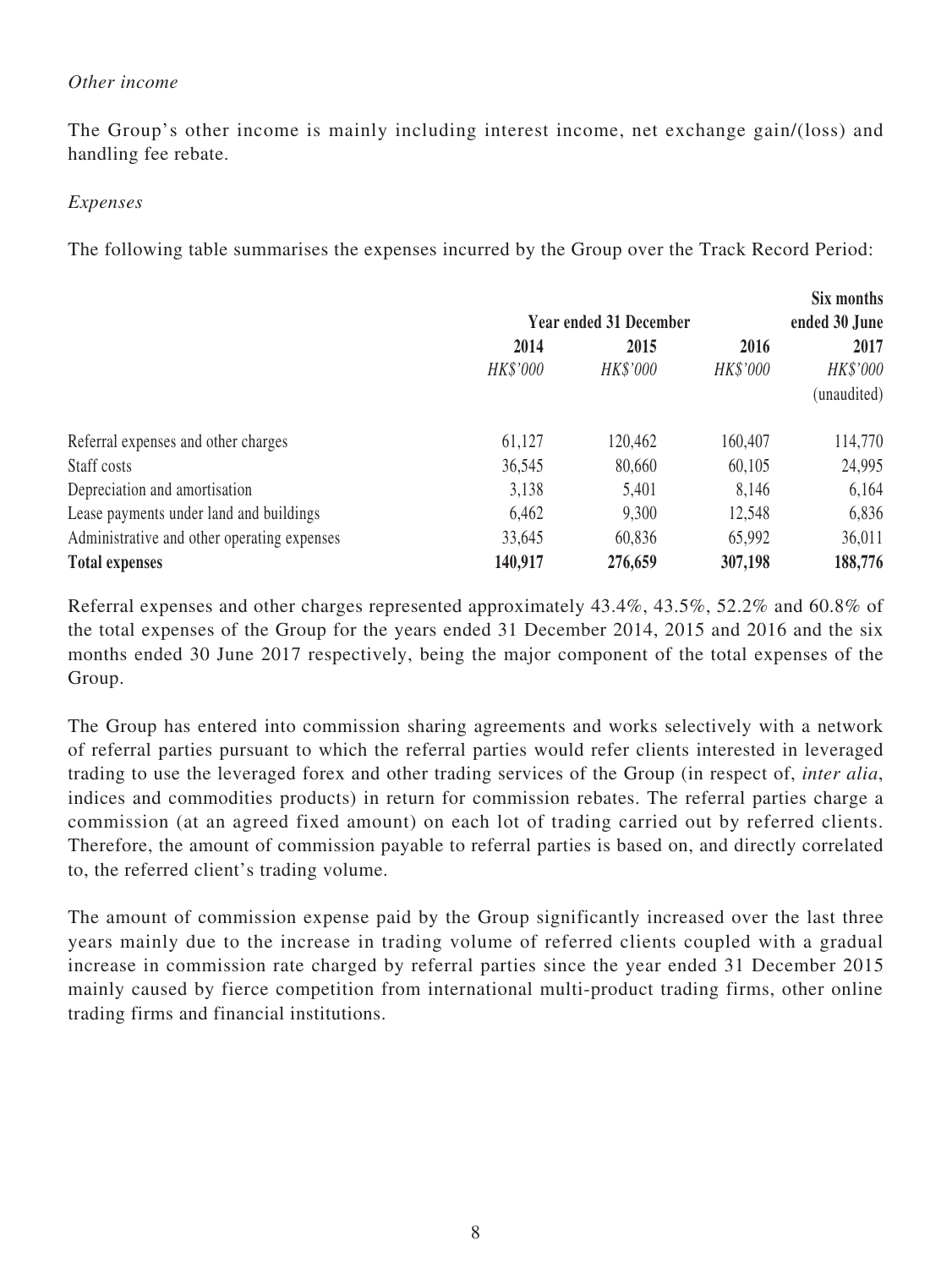# **Major clients and market makers**

# *Major clients*

The clients of the Group include direct clients as well as clients referred by referral parties that the Group has entered into commission sharing agreements with who seek to offer a broader array of financial products (including leveraged products) to their clients.

The clients of the Group are principally based in jurisdictions in which the Group provides leveraged forex and other trading services and cash dealing services, namely in New Zealand, Australia, Hong Kong and Mainland China. The clients of the Group enter into client services agreements with the subsidiaries in the Group located in New Zealand, Australia, Hong Kong and Mainland China.

The Group had 24,705 active clients (i.e. clients whose account had recorded at least one trade in the previous twelve months) as at 30 June 2017. During the three years ended 31 December 2014, 2015 and 2016 and the six months ended 30 June 2017, the Group's five largest clients contributed to in aggregate approximately 15.0%, 26.9%, 11.3% and 18.8%, respectively, of its trading volume. The Group's largest client over the same periods, each being an Independent Third Party, accounted for approximately 5.9%, 16.2%, 4.0% and 8.8%, respectively, of the trading volume of the Group.

### *Major market makers*

The Group has established trading relationships with market makers (duration of relationship with them ranging from approximately one to thirteen years) such as institutional banks and other financial institutions for the provision of liquidity to its leveraged forex and other trading business. The Group had sixteen market makers who provided services to it as at 30 June 2017. 2, 3, 7, 1 and 1 of the Group's market makers have received a Standard & Poor's credit rating of A, A-, BBB+, BBB and BBB- respectively, while the credit rating of the remaining 2 market makers were unavailable as at the date of this announcement.

No commission rebate was received by the Group from market makers during the Track Record Period. For the three years ended 31 December 2014, 2015 and 2016 and the six months ended 30 June 2017, the trading volume of the Group's five largest market makers accounted for in aggregate approximately 24.6%, 66.3%, 60.0% and 70.5%, respectively, of the total market makers' trading volume of the Group. For the same periods, the trading volume of the Group's largest market maker accounted for approximately 6.6%, 22.1%, 19.9% and 22.0%, respectively, of the total market makers' trading volume of the Group.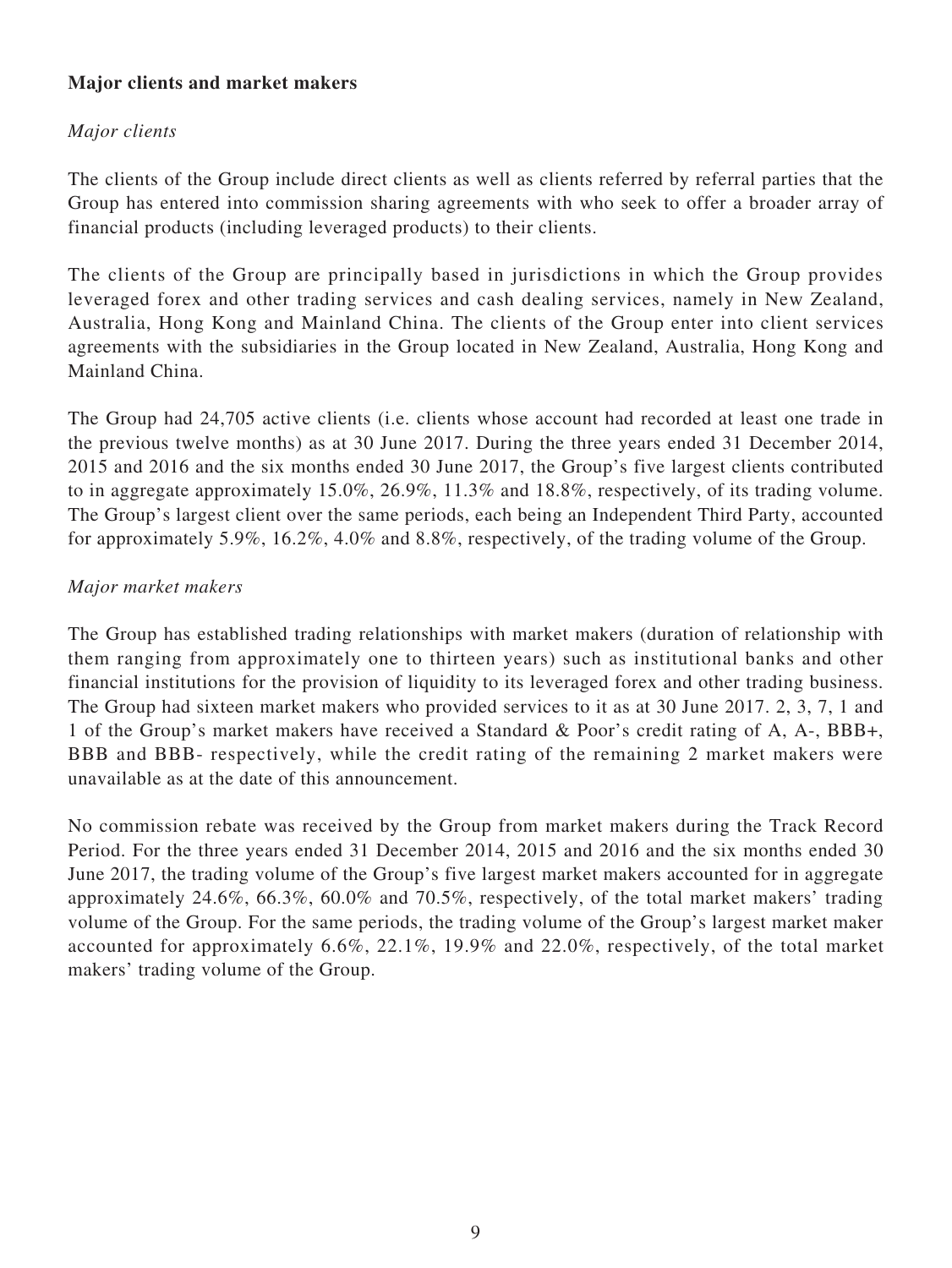### **Historical financial results of the Company**

|                            |           |                                |                 |             | For the six months |
|----------------------------|-----------|--------------------------------|-----------------|-------------|--------------------|
|                            |           | For the year ended 31 December | ended 30 June   |             |                    |
|                            | 2014      | 2015                           | 2016            | 2016        | 2017               |
|                            | HK\$'000  | HK\$'000                       | <b>HK\$'000</b> | HK\$'000    | HK\$'000           |
|                            | (audited) | (audited)                      | (audited)       | (unaudited) | (unaudited)        |
| Leveraged foreign exchange |           |                                |                 |             |                    |
| and other trading income   | 144,207   | 343,062                        | 306,036         | 161,021     | 157,965            |
| Total income               | 188,634   | 406,811                        | 362,607         | 189,571     | 197,110            |
| Total expenses             | 140,917   | 276,659                        | 307,198         | 142,215     | 188,776            |
| Operating profit           | 47,717    | 130,152                        | 55,409          | 47,356      | 8,334              |
| Profit attributable to     |           |                                |                 |             |                    |
| shareholders for the year/ |           |                                |                 |             |                    |
| period                     | 35,081    | 94,709                         | 38,688          | 34,028      | 3,089              |

The level of income and performance of the Group is principally affected by the market volatility and the trading volume of the Group's clients. As a general rule, changes in bid/offer spreads are generally accepted to be correlated to market volatility and liquidity as an empirical phenomenon.

### *Financial performance for the year ended 31 December 2014*

The Group's total income increased from approximately HK\$176.7 million in 2013 to approximately HK\$188.6 million in 2014, up about 6.7%. The Group recorded an annual profit of approximately HK\$35.1 million in 2014 (similar level as 2013) despite experiencing historically low volatility in the global foreign exchange market in the first half of 2014. Such market sentiment reduced trading intentions of the Group's customers, which adversely affected the Group's foreign leveraged forex and other trading business due to lower trading volume.

The entire market conditions improved since the third quarter and reached a moderate volatile market condition with the US announcement of its exit from the third round of quantitative easing announced on 13 September 2012 (QE3) and sharp decline in bulk commodities and non-US currencies in the fourth quarter. The Group firmly grasped the market conditions for a short period in the last quarter, successfully turning losses into a profit, proving the ability of the Group's core trading department to grasp market conditions and achieve profits.

Amid the conditions that the profits were turned to losses in the first half of 2014, the management of the Group withstood pressure from costs and made investment in employee share options, forex star system-related information technology, market brand, marketing and other aspects, which added the positive elements to the future business development of the Group.

As the Group continued on its marketing campaign, the number of clients increased by 36.1% in 2014 compared with the previous year. During the year, the Group also launched the China Stock Index 300 (CSI300) and Australia Stock Market Index (Aussie200) and one new commodity under leveraged trading, namely, Copper contracts for difference. A new currency pair "USDCNH" was also added to the Group's currency trading list. This was in line with market trend for investors to invest in commodities to safeguard the value of their wealth.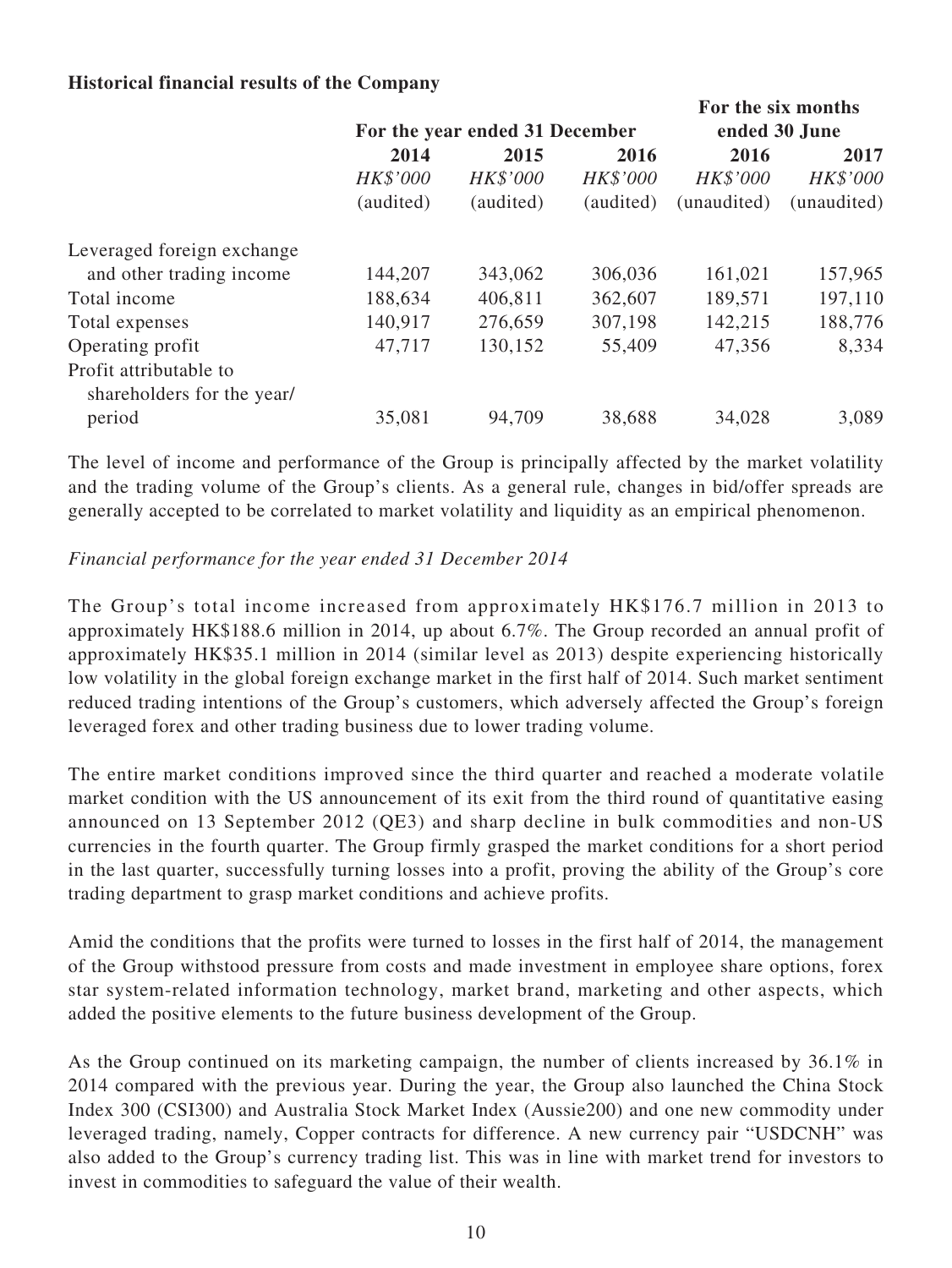In 2014, the net deposit of the margin leveraged trading clients of the Group increased by 26.8% compared to 2013, which also enhanced the Group's leveraged forex and other trading profitability.

### *Financial performance for the year ended 31 December 2015*

Despite the foreign exchange, commodity and equity markets being plagued by financial storms and crises in 2015, the foreign exchange and commodity markets experience high overall volatility compared to that of 2014. Under such favorable trading conditions, the Group saw significant growth in business in terms of income, trading volume and profit. Its total income increased significantly to approximately HK\$406.8 million in 2015 (from HK\$188.6 million in 2014) and its annual profit increased to approximately HK\$94.7 million (representing 270% of that of 2014). The number of newly registered customers of leveraged forex and other trading also increased by 270% compared to 2014, and the amount of clients' net deposits also increased significantly. The Group attributed its ability to withstand difficult periods (including the global foreign exchange industry being heavily struck by substantial fluctuation of Swiss franc exchange rate at the beginning of the year) to its successful trading strategies, solid and effective risk management and control and rapid response.

During the year, the Group successfully introduced CITIC Securities (one of the most progressive and globalised full-fledged securities company in Mainland China) as a strategic controlling shareholder of the Company following which the Group would benefit from the rich strategic resources, support and network advantages of CITIC Securities to accelerate its market deployment on a more extensive scale, develop different financial products and services in order to better grasp the opportunities from the foreign exchange markets. The number of institutional customers, retail and high net worth customers increased by 98% during the year as a result of active development of mutually beneficial relationships between institutions, expansion of channels and enhancement of brand image, as well as improvement of customer need and experience-oriented service system.

During the year, the Group continued to invest more capital to ensure the safe operation of the core trade execution server and ForexStar trading system, so as to achieve rapid paralleled transactions of substantially increased number of customers and data stabilisation. The Group also continued to improve its risk management measures for market participants to achieve better balance between security and capital efficiency.

In terms of product range, the Group launched three new index-CFD (contract for difference) products in 2015 in order to meet the demands of, and provide more investment opportunities to, its clients in the global financial markets.

### *Financial performance for the year ended 31 December 2016*

In 2016, challenges was brought by unpredictable global political and economic changes, such as the tumbling pound sterling after the Brexit referendum, the unexpected result of the US presidential election, the depreciation of RMB and interest rate hikes by the US Federal Reserve, which have led to dramatic and unexpected turns in the foreign exchange market which were difficult to predict. The team of the Group was able to respond promptly, implement stringent risks control and make profits with trading strategies when facing sudden fluctuations in the market.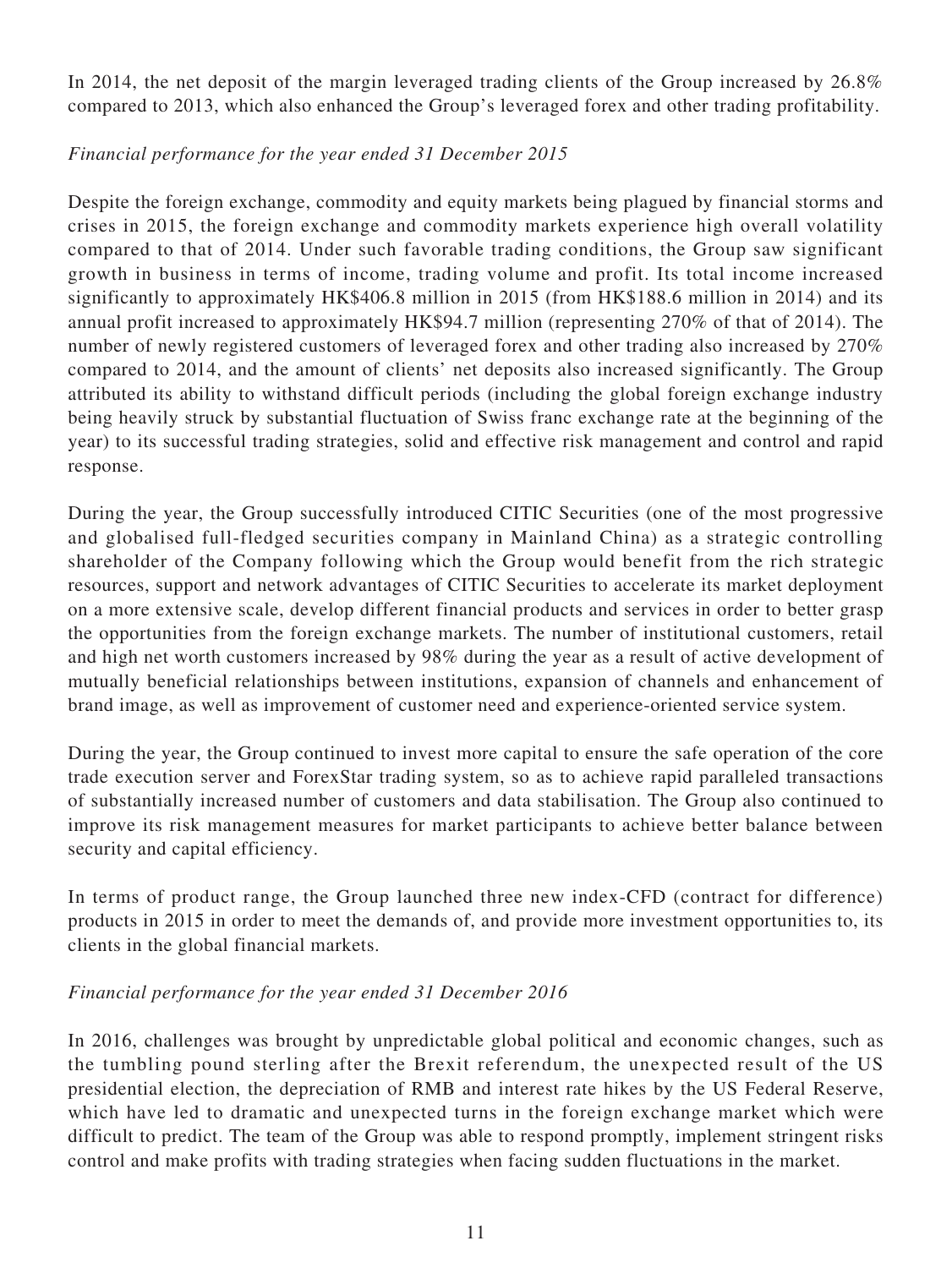During the year, the Group achieved a total annual income of approximately HK\$362.6 million and recorded an annual profit of approximately HK\$38.7 million. In order to mitigate the impact of market uncertainties, the Group strengthened the management of referral channels and achieved a year-on-year increase of 36% in trading volume contributed by referral channels and an increase in net deposits of 12%. Due to the increase in trading volume of the clients referred by services providers and fierce competition from international multi-product trading firms, other online trading firms and financial institutions, referral expenses and other charges of the Group increased by approximately 33.1% to approximately HK\$160.4 million for the year ended 31 December 2016 from approximately HK\$120.5 million in the previous year.

In terms of brand maintenance, the Group initiated brand promotion through collaboration with a well-known media group. With the customised professional foreign exchange information broadcasts, the Group has established a professional image among the Chinese all over the world, and enhanced its brand exposure which in turn helped strengthen its differentiation from competitors.

In the area of financial technology, the Group implemented a number of functionality enhancements on the trading system, and continued with its investments in hardware and software for digital marketing. The Group expedited the progress of IT's infrastructure and network upgrades. The implementation of the VMware virtualized platform and Lenovo's blade servers contributed to the significant enhancement of the trading system's efficiency and stability, providing the clients with a fast and reliable trading experience. The network security technologies of Cisco and Fortinet were also put in place to ensure the information security for the Group and its clients.

# *Financial performance for the six months ended 30 June 2017*

During the first six months in 2017, the Group was experiencing very low volatility in the global foreign exchange and commodity markets and such unfavourable trading conditions had led to a decrease in gross trading volume from existing clients. However, due to new client registrations, the total volume of client trading increased over the period, resulting in an increase in total income of the Group by approximately 4.0% to approximately HK\$197.1 million (compared to approximately HK\$189.6 million for the six months ended 30 June 2016).

The net profit of the Group decreased significantly for the six months ended 30 June 2017 compared to the same period in 2016. This was mainly attributable to (i) the decrease in leveraged forex and other trading income which mainly resulted from the low market volatility; (ii) the increase in referral fees and other charges mainly caused by the increased commission rebate to external parties (including margin business and PRC operations resulting from higher trading volume); and (iii) increased expenditure due to business expansion in the PRC.

The retail margin foreign exchange trading market is highly competitive. These include international multi-product trading firms, other online trading firms, and other financial institutions. The Group expects the market to remain very competitive in year 2017 and the foreseeable future. The Group is constantly looking for ways to improve customer service level and meets the needs of Group's clients by providing more trading opportunities in the global financial markets.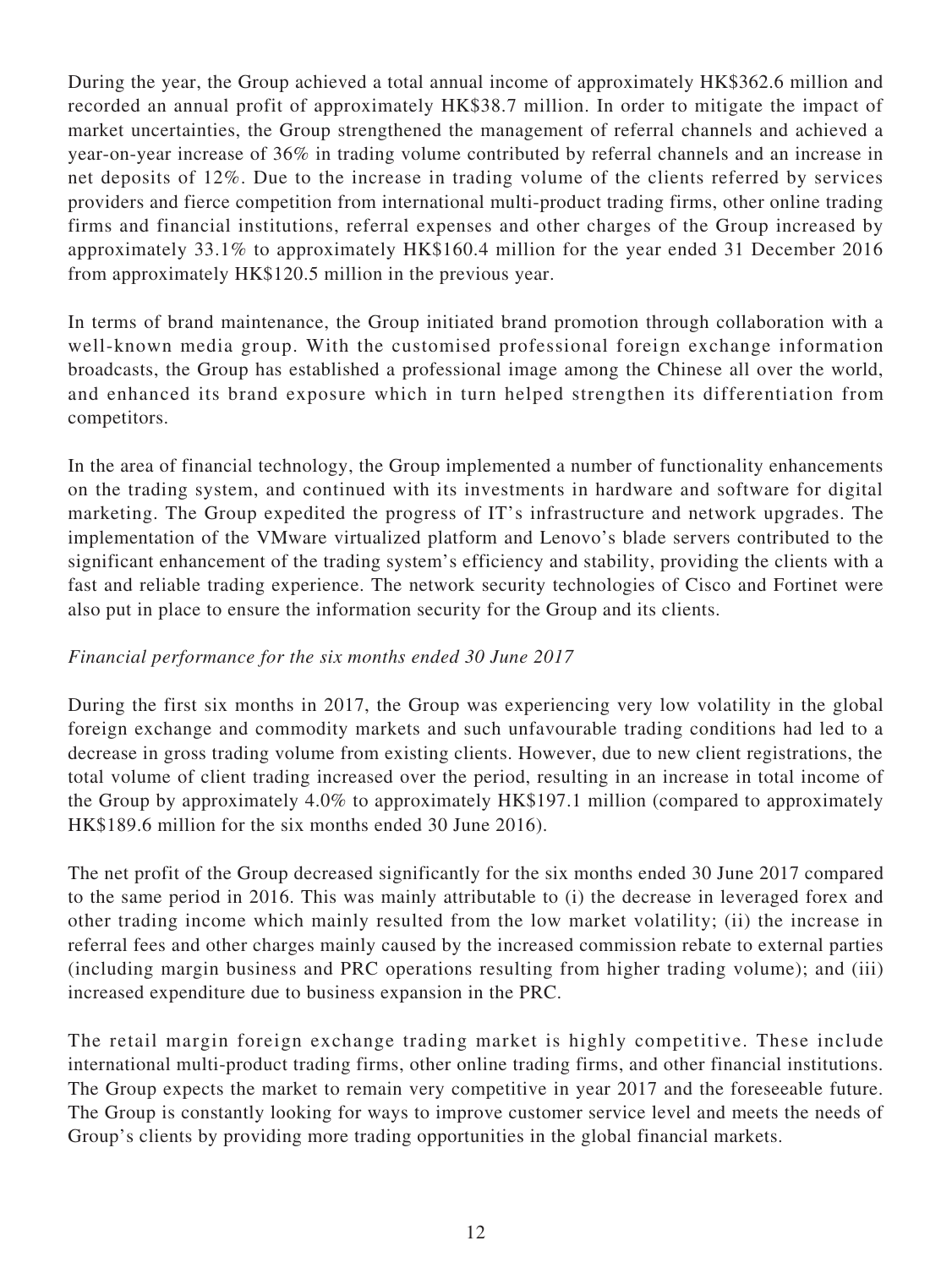# *Financial performance for the nine months ended 30 September 2017*

On 8 November 2017, the Company announced the unaudited condensed consolidated quarterly results of the Group for the nine months ended 30 September 2017. For details, please refer to the said announcement and the third quarterly report for the three months ended 30 September 2017 published on 8 November 2017 and 13 November 2017, respectively.

#### **Segment reporting**

The Group's operating business segments are structured and managed separately according to the nature of their operations and the services they provide. Each of the Group's business segments represents a strategic business unit that offers services which are subject to risks and returns that are different from those of the other business segments. The Board considers the business from a geographical and product perspective.

Summary details of the business segments are as follows:

- (a) the margin dealing segments engage in the provision of leveraged foreign exchange and other trading services in Hong Kong and New Zealand;
- (b) the unleveraged cash dealing segment engages in the provision of non-leveraged foreign exchange trading services in New Zealand. Unleveraged cash dealing services were provided to corporate clients, in particular, those clients engaged in money changing business for the purpose of hedging their cash positions and meeting settlement obligations. The Group is rewarded by the spread between the price quoted to our clients and the price offered by our market makers;
- (c) the investment sales segments engage in provision of sales and marketing functions to clients in New Zealand and Australia; and
- (d) the PRC business segment engages in provision of trading and settlement of precious metals in PRC.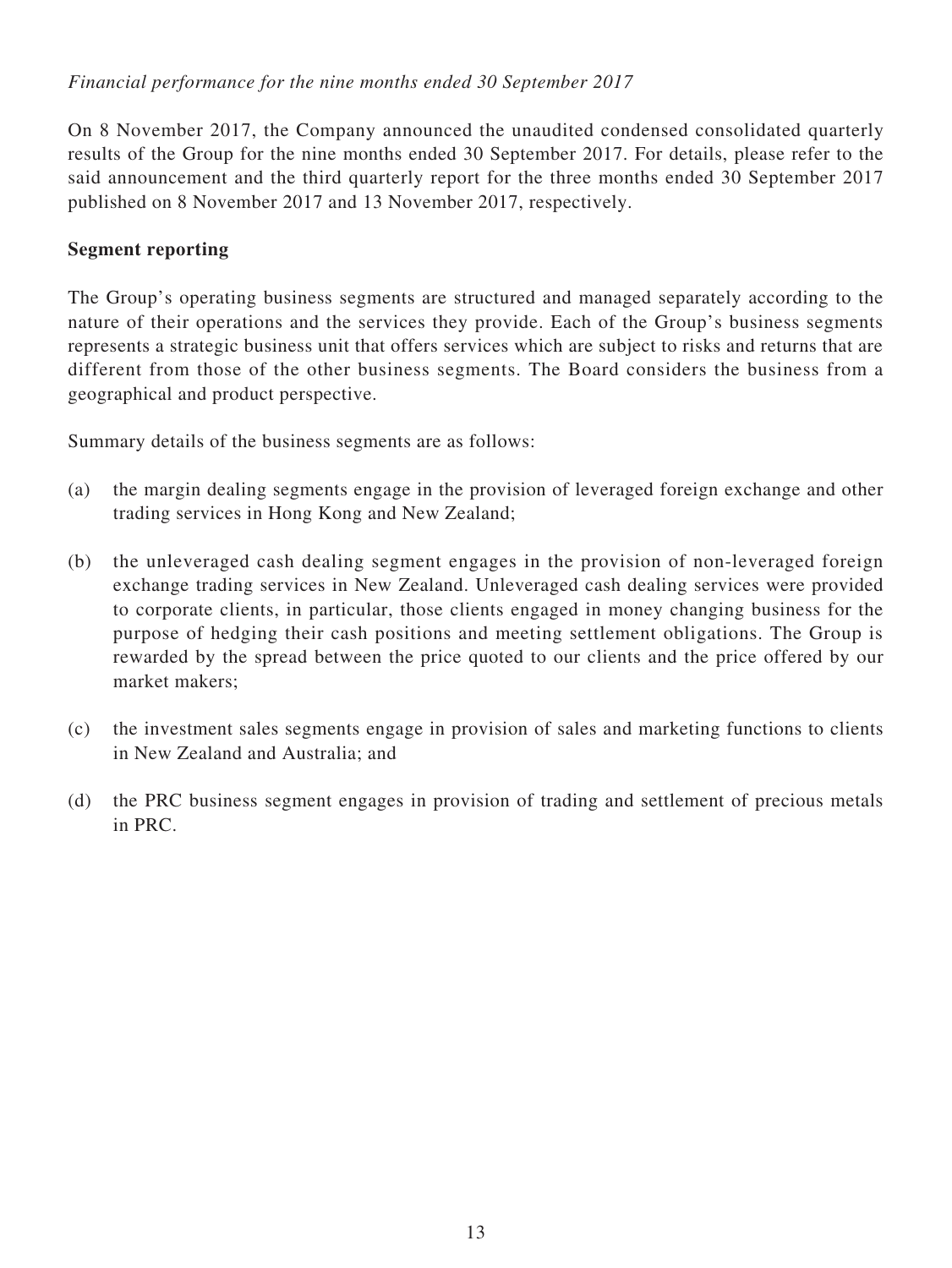The summary of segment information of the Group for the three years ended 31 December 2014, 2015 and 2016 and the six months ended 30 June 2017 is set out below:

|                                                   | <b>New Zealand</b><br><b>Margin</b><br>dealing<br>HK\$'000 | <b>Margin</b><br>dealing<br>HK\$'000 | Hong Kong New Zealand New Zealand<br>Cash<br>dealing<br>HK\$'000 | Investment<br>sales<br>HK\$'000 | Australia<br>Investment<br>sales<br>HK\$'000 | <b>PRC</b><br><b>Business</b><br>HK\$'000 | Unallocated<br>HK\$'000           | Elimination<br>HK\$'000 | Total<br>HK\$'000  |
|---------------------------------------------------|------------------------------------------------------------|--------------------------------------|------------------------------------------------------------------|---------------------------------|----------------------------------------------|-------------------------------------------|-----------------------------------|-------------------------|--------------------|
| For the year ended 31 December 2014               |                                                            |                                      |                                                                  |                                 |                                              |                                           |                                   |                         |                    |
| Segment revenue<br>Segment profit                 | 144,214<br>30,295                                          | 45,650<br>38,914                     | 16,636<br>15,516                                                 | 6,687<br>(1,575)                | 16,311<br>11,824                             | $\overline{\phantom{a}}$                  | $\qquad \qquad -$<br>6,147        | (68, 655)               | 160,843<br>101,121 |
| For the year ended 31 December 2015               |                                                            |                                      |                                                                  |                                 |                                              |                                           |                                   |                         |                    |
| Segment revenue<br>Segment profit                 | 342,917<br>80,403                                          | 119,124<br>109,341                   | 11,517<br>11,078                                                 | 27,628<br>12,740                | 22,781<br>18,968                             | $\qquad \qquad -$                         | $\overline{\phantom{0}}$<br>2,340 | (169, 388)              | 354,579<br>234,870 |
| For the year ended 31 December 2016               |                                                            |                                      |                                                                  |                                 |                                              |                                           |                                   |                         |                    |
| Segment revenue<br>Segment profit                 | 310,104<br>52,561                                          | 113,657<br>104,238                   | 4,251<br>3,228                                                   | 14,489<br>952                   | 13,317<br>9,367                              | (4,066)<br>(17,388)                       | $\qquad \qquad -$<br>(2,621)      | (141, 465)              | 310,287<br>150,337 |
| For the six months ended 30 June 2017 (unaudited) |                                                            |                                      |                                                                  |                                 |                                              |                                           |                                   |                         |                    |
| Segment revenue<br>Segment profit                 | 128,362<br>(4,587)                                         | 43,558<br>39,328                     | (16)<br>(639)                                                    | 9,538<br>2,565                  | 5,811<br>3,824                               | 27,735<br>6,805                           | $\qquad \qquad -$<br>5,254        | (57,039)                | 157,949<br>52,550  |

### **Regulatory matters**

To the best of the knowledge of the Directors, over the Track Record Period:

- (a) the Group and its staff have obtained all necessary authorisations, licences and qualifications over the Track Record Period to operate its business in the jurisdictions in which the Group is deemed to conduct business, and all such authorisations and licences remain valid and effective as at the date of this announcement; and
- (b) the Group has complied with all applicable laws, rules and regulations in all material respects in conducting its business in the jurisdictions in which our Group is deemed to conduct business, except that, on 22 October 2014, KVB Kunlun New Zealand Limited, a wholly-owned subsidiary of the Company, and its former managing principal, were publicly censured by the New Zealand Markets Disciplinary Tribunal for breach of the NZX Participant Rules for: (a) failing to provide necessary certification to the New Zealand Exchange (NZX) prior to offering initial public offering shares to employees and certain "prescribed persons" (as defined in the NZX Participant Rules) of the firm; and (b) employees and certain "prescribed persons" failing to observe relevant trading restrictions in selling securities during restricted periods, leading to a total fine of NZD65,000 (equivalent to approximately HK\$375,000). The Group has since taken remedial actions to prevent the recurrence of such non-compliance matter. The financial impact of the relevant breaches of the NZX Participant Rules is not considered by the Board to be material to the overall business of the Group.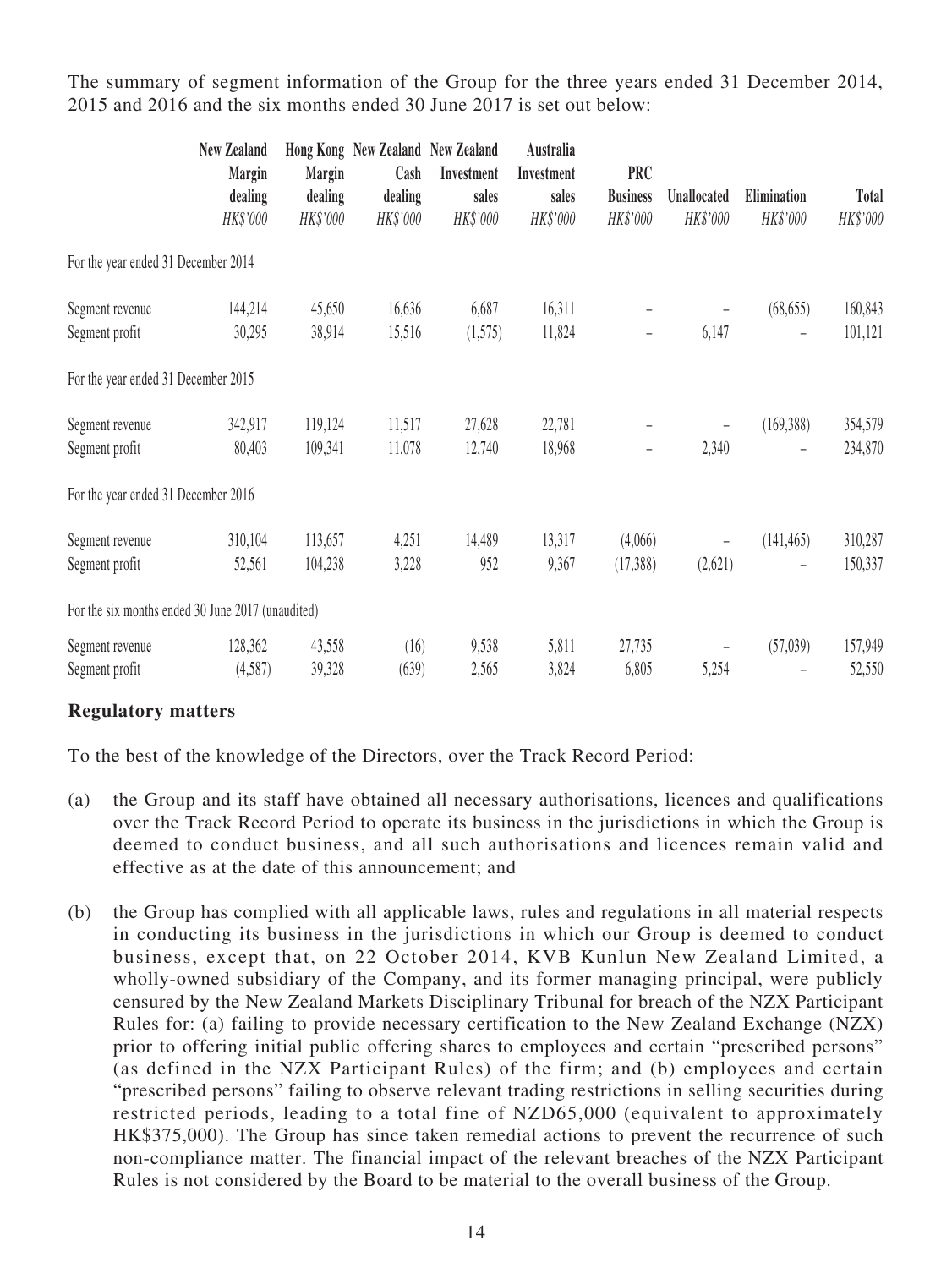# **Major developments since listing on GEM**

On 2 June 2016, our Group entered into a membership agreement with Tianjin Precious Metals Exchange Limited ("**TPME**"), a precious metals exchange in Tianjin, the PRC which facilitates trading of silver, platinum, palladium, nickel, copper and aluminum, pursuant to which TPME provided spot trading and settlement platform for precious metals trading of its clients in Mainland China. The Directors believed at the time that spot trading business in precious metals would strengthen the Company's exposure in the PRC market and broaden its customer base as well as enhance its trading volume and profit.

However, on 2 June 2017, the Group received a notice from TPME to the effect that TPME would adjust its precious metals spot trading business with a view to reduce the trading risks. Amongst others, TPME would suspend the opening of new trading positions for all spot commodities traded on TPME with effect from 12 June 2017 (the "**Suspension**"). The closing of existing trading positions will not be affected.

The Group was not informed when or if the Suspension will be lifted and therefore has no intention at present to continue its commodity spot trading business on TPME. However, the Group may consider resuming such business upon lifting of the Suspension if permitted to do so by TPME and/ or relevant PRC authorities. The Group will closely monitor the situation and update the market and investors in the event of any material development in this business which may have a material impact on the financial results and/or operations of the Group.

As a result of the Suspension, other than the closing of existing positions, the Group is no longer able to generate revenue from the spot trading business in precious metals on TPME after 12 June 2017. All existing positions of the Group are expected to be closed by no later than 31 December 2017.

For the year ended 31 December 2016, the Group generated leveraged trading loss from the PRC business of approximately HK\$4.1 million. For the six months ended 30 June 2017, the Group generated leveraged trading income from the PRC business of approximately HK\$27.7 million.

As a result of the Suspension, other than the closing of existing positions, the Group will no longer be able to generate income from the PRC business. To the best of the Directors' knowledge, information and belief, the impact of the Suspension would not be significant to the business and current financial position of the Group as a whole. The Group intends to continue to explore other opportunities in respect of commodities trading in the PRC.

Save for the above development of business in the PRC, the business operation of the Group has not materially changed since the listing of the Company on GEM.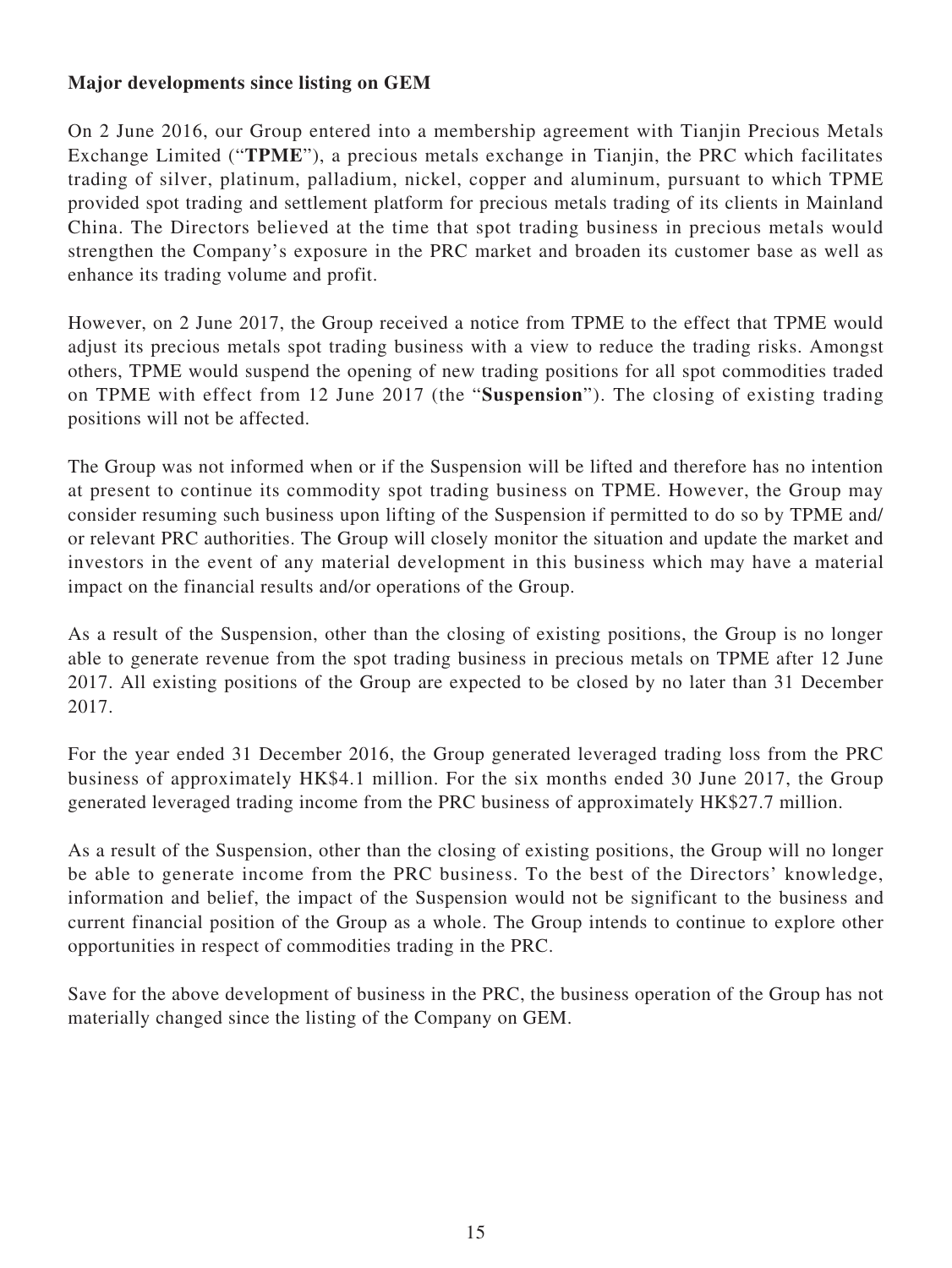### **Use of proceeds since listing on GEM**

The following table illustrates the proposed use of net proceeds from the Group's GEM listing and the actual utilisation of the net proceeds as at 30 June 2017:

|                                                              | <b>Proposed use</b><br>HK\$ | <b>Actual use of</b><br>proceeds<br>(up to<br>of proceeds 30 June 2017)<br>HK\$ |
|--------------------------------------------------------------|-----------------------------|---------------------------------------------------------------------------------|
| Expansion of operations in the worldwide overseas Chinese    |                             |                                                                                 |
| and Japanese communities                                     | 36,000,000                  | 36,000,000                                                                      |
| Increase in the range of the financial services and products |                             |                                                                                 |
| of the Group                                                 | 35,000,000                  | 5,000,000                                                                       |
| Further upgrade of the online trading platform of the Group  | 28,000,000                  | 28,000,000                                                                      |
| Strategic growth through mergers and acquisitions            | 21,000,000                  |                                                                                 |
| <b>Total net proceeds</b>                                    | 120,000,000                 | 69,000,000                                                                      |

In respect of the increase in the range of the financial services and products, the Group previously intended to use the proceeds to develop more products and services in the PRC. Due to the Suspension, the Group has suspended, and currently has no intention to apply, further expenditures relating to the commodity spot trading business which has resulted in a slowdown of related use of proceeds. Currently the Group intends to use part of the proceeds to develop a new mobile trading application in order to enable its clients to place trade orders, access market information as well as manage their trading accounts.

In respect of the strategic growth through mergers and acquisitions, the Group has made efforts to solicit potential acquisition targets (which have solid financial performance and client base, sound business model and are in the field of business complementary to the existing business of the Group) since the listing on the GEM for its ongoing strategic growth. The Company has attempted to identify potential acquisition targets through discussions with investment banks, external advisers as well as business acquaintances within the industry. As at the date of this announcement, the Group has not yet entered into any binding commitment or agreement in respect of any merger and acquisition opportunity (mainly due to the potential acquisition targets failing to meet the Group's assessment criteria, or due to failure to agree and/or conclude on commercial terms), and therefore the Group has not utilised the net proceeds allocated to mergers and acquisitions. The Company intends to continue to use the relevant proceeds for the purpose of potential acquisition of suitable targets which may be identified in the future. In the event that no such suitable targets are identified and the Directors have determined on a change of use of proceeds, the Company will publish an announcement disclosing relevant details.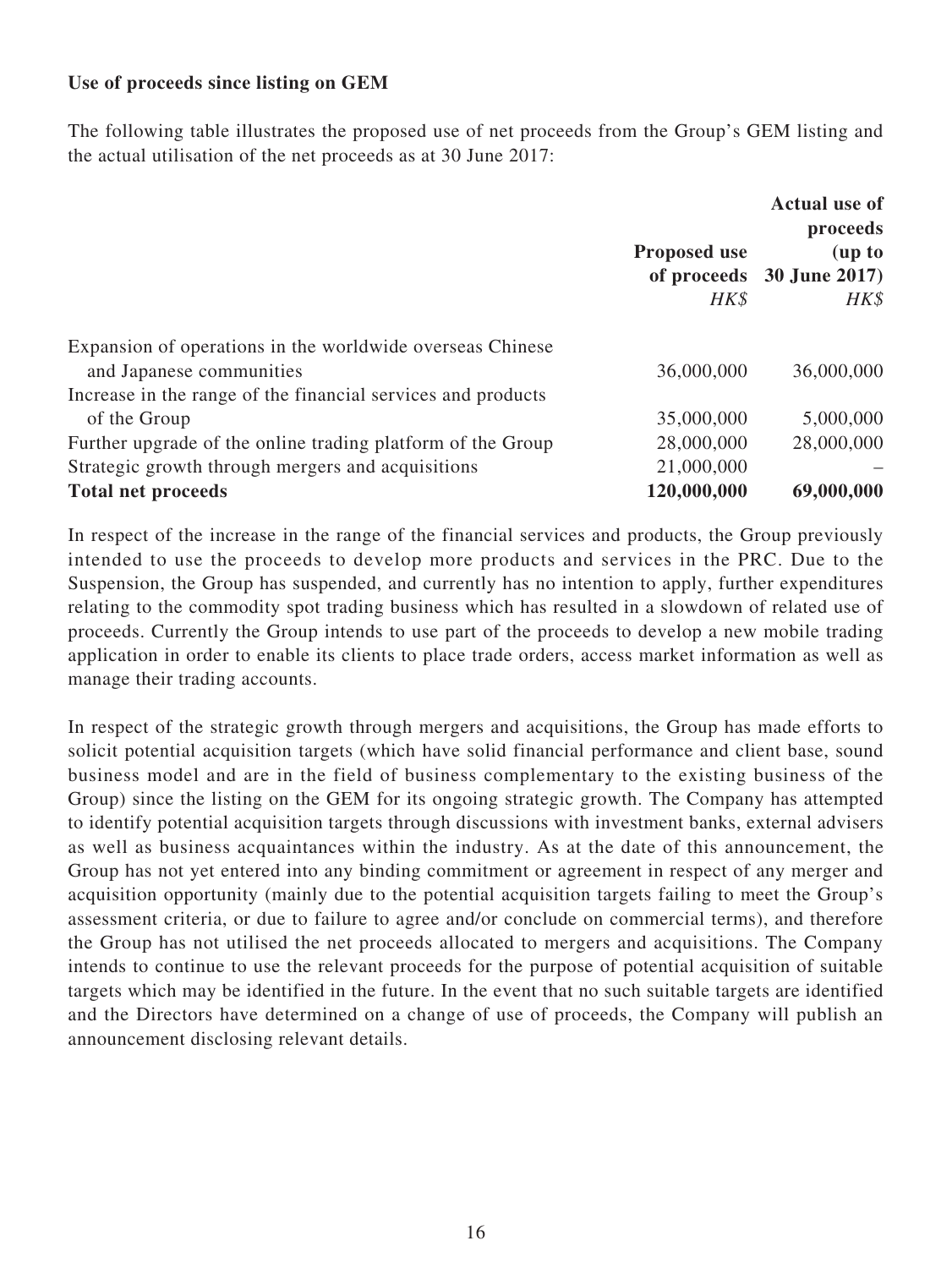# **Outlook of the Group**

Due to extremely low volatility in the global foreign exchange and commodity markets in the first half of 2017, the financial results of the Group had been adversely affected despite a slightly higher level of trading volume (leading to incurrence of higher referral expenses and other charges) compared to the same period in the previous year. The profitability of the Group for the first half of 2017 was further affected by the increase in expenditures (including higher referral expenses and other charges to external parties) due to business expansion in the PRC.

While it is expected that the market will recover from unfavorable trading conditions with increased volatility in the market in the second half of 2017 (given the general cyclical nature of volatility in the market, while volatility is further fuelled by the deleveraging of major central banks and the development of various global events leading to political instability and risk environments across the globe), it is anticipated that the profitability of the Group for the year ended 31 December 2017 may be lower than the year ended 31 December 2016 due to the factors as described above.

Looking ahead, the Group remains confident that it would continue its path of healthy development in spite of many unpredictable difficulties in the markets in which it operates. Further, the implementation of the Group's strategic plan will strengthen it to become a leader among its peers in global foreign exchange trading, and create greater value for its shareholders, investors and customers.

# **BIOGRAPHICAL DETAILS OF DIRECTORS**

The Company discloses below the biographical information of each of the current Directors:

### **Executive Director**

**Mr. LIU Stefan (劉欣諾先生)**, aged 51, is the chief executive officer of the Company. He is also a director of certain subsidiaries of the Company. Mr. Liu is one of the responsible officers of KVB HK and is also a director of KVB Holdings and certain subsidiaries of KVB Holdings, which do not belong to the Group. Mr. Liu was appointed the managing director of the Group in March 2006 and has been a director of KVB Kunlun New Zealand Limited and KVB Kunlun Pty Limited, both operating subsidiaries of the Group, since 6 September 2001 and 26 August 2002 respectively. He was appointed as a Director on 9 November 2010 and is responsible for the overall management and strategic development of the Group. Before joining the Group, Mr. Liu served as the managing director of Aiming International (New Zealand) Co. Limited from August 1997 to August 2001 and was responsible for fostering the development plan, structuring investment direction and strategy, liaising and maintaining relationships with business partners and searching for and maintaining public relationship with potential strategic investors. With his previous and current positions in the Group and other companies, Mr. Liu has obtained over 14 years of experience in the forex market which is relevant to the management, operation and development of the Group. Mr. Liu obtained his bachelor's degree in arts from the Tianjin Foreign Studies University (天津外國語大學) in July 1989.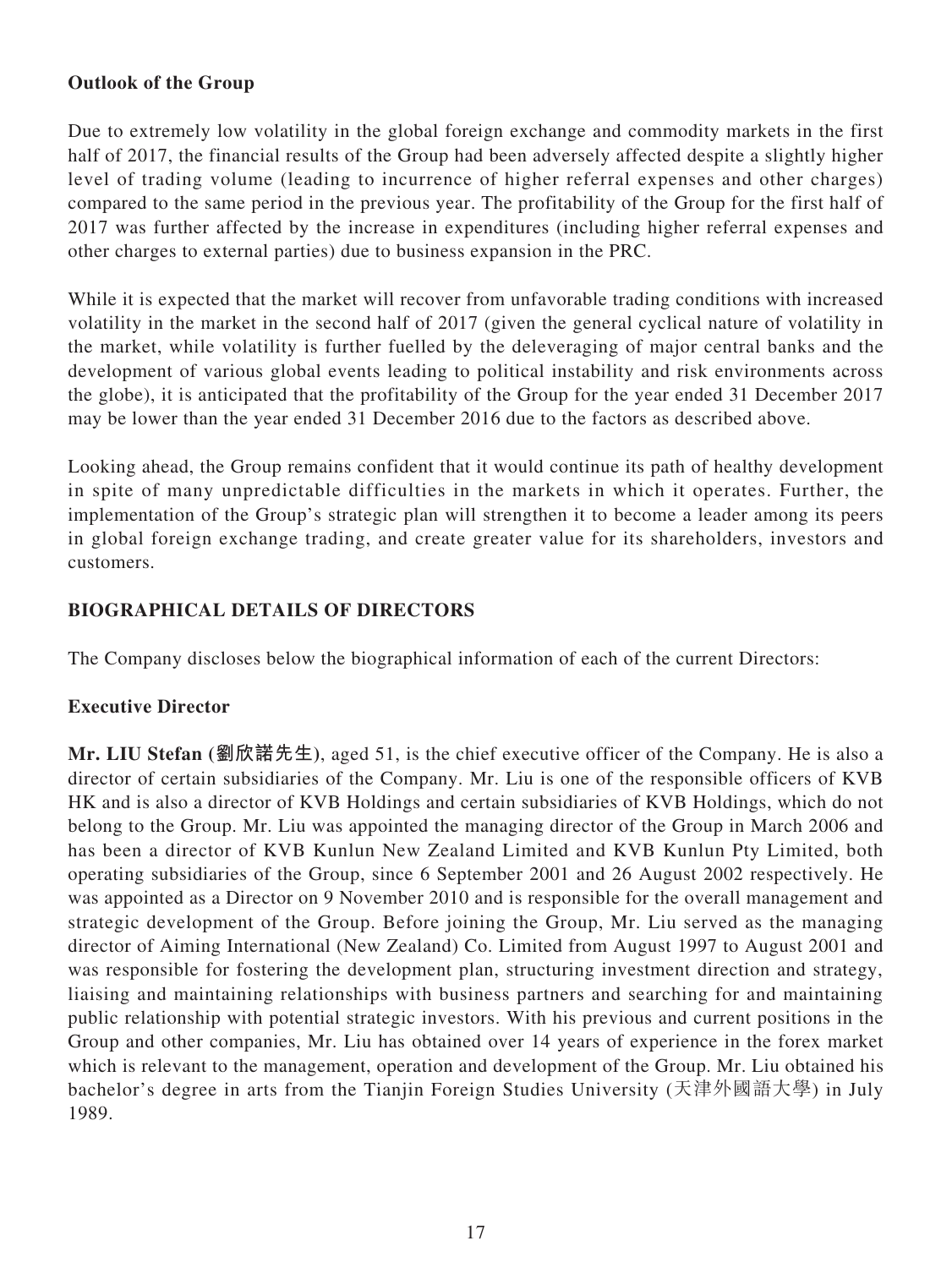#### **Non-executive Directors**

**Mr. LI Zhi Da (李志達先生)**, aged 63, is the chairman of the Board. Mr. Li is one of the founders of the Group and one of the Substantial Shareholders. Mr. Li was a director of each of KVB Kunlun New Zealand Limited and KVB HK since their respective incorporation until May 2009 and June 2009, respectively. Mr. Li is also a director of each of KVB Holdings, LXL Capital I Limited and LXL Capital II Limited. Mr. Li was the legal representative of a private company engaged in the business of production and sales of cosmetics in the PRC, including the brand "Mininurse". Since the disposal of the cosmetics business in December 2003, Mr. Li has diversified his investments into other business areas including tourism business in the PRC. Mr. Li obtained his master's degree in project management from the Zhejiang University (浙江大學) in March 1994. Mr. Li was appointed as a Director on 30 August 2011.

**Mr. Stephen Gregory McCOY**, aged 64, joined the Group in October 2006 as the senior manager of operations and was later appointed the country manager of Australia in 2008. Mr. McCoy is also a director of KVB Kunlun Pty Ltd and LXL Capital III Limited. Mr. McCoy is also a director of other subsidiaries of KVB Holdings which do not belong to the Group. Before joining the Group, Mr. McCoy worked at Arab Bank Australia Limited as an internal auditor from May 2002 to December 2003 and later as the head of operations from January 2004 to October 2006 and was responsible for managing the operations department of the bank including treasury settlements, retail operations, loan administration, office administration, trade finance and product compliance in line with regulatory authorities and policies and procedures of the bank and before that, Mr. McCoy worked at Westpac Banking Corporation for over 30 years from February 1969 to April 2001 and last held the position of manager of operational risk. With the previous and current positions held by Mr. McCoy in the Group and other companies, Mr. McCoy has obtained over 44 years of combined experience in the financial services industry which is relevant to the operation and development of the Group. Mr. McCoy was appointed as a Director on 15 April 2011.

### **Independent Non-executive Directors**

**Ms. ZHAO Guixin (趙桂馨女士)**, aged 54, joined the Group in April 2011. From June 2005 to July 2007, Ms. Zhao worked at Tianjin Jiandu Investment & Development Co. Ltd. (天津建都投資發展 有限公司) which was engaged in property and investment and she was responsible for providing consultation services in project financing, cooperation in public affairs and international investment matters. From May 2003 to August 2007, Ms. Zhao also provided consultation services in finance and investment related matters to Tianjin Wanhe Investment & Development Co. Ltd. (天津萬和投 資發展有限公司) which was engaged in property and investment. From July 2001 to October 2003, Ms. Zhao was appointed as the general manager of the audit department of China Citic Bank, Tianjin branch and was responsible for managing the overall performance of the audit department, implementing policies and procedures and other management work. Ms. Zhao has over 24 years of experience in accounting and auditing matters including but not limited to financial analysis, financial management, asset management, assessment and auditing of financial positions and involvement in financial and auditing decision making process. Ms. Zhao completed the course in economics and management organised by the Party School of Central Committee of the Communist Party of China (中共中央黨校) in December 1996. Ms. Zhao further completed the course in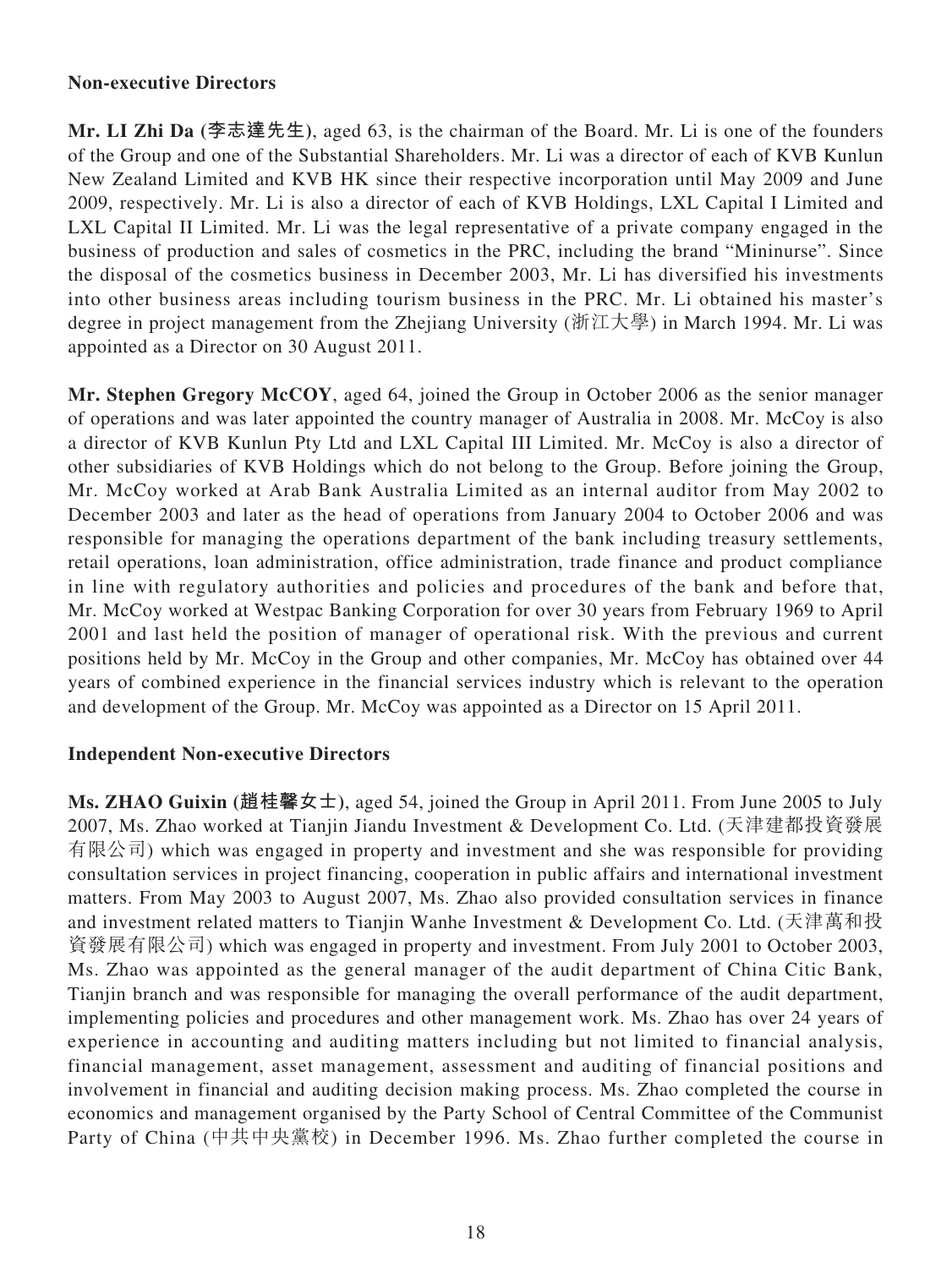business administration organised by Nankai University (南開大學) in September 1999 and obtained her master's degree in arts in international relations in economy and trade from The Flinders University of South Australia in October 2002. Ms. Zhao was assessed and awarded the qualification of accountant by the Tianjin branch of the Bank of China in 1992. Ms. Zhao was appointed as a Director on 15 April 2011.

**Mr. Cornelis Jacobus KEYSER**, aged 60, first joined the Group in December 2003 as a senior consultant. In June 2005, he was appointed as the joint Group managing director (group operations and treasury) and managing director (designate proposed banking division) and held that position until he left the Group in April 2008. Since March 2003, Mr. Keyser has been a director of Keyser Merchant & Capital Finance (New Zealand) Limited, which is engaged in the provision of consultation services and he is responsible for managing all aspects of the company and acts as a consultant. From July 1999 to August 2002, Mr. Keyser held the position of group treasurer to Gensec Ltd. and Gensec Bank. From September 1996 to March 1997, Mr. Keyser worked at the Swabou Building Society Group of Companies as the group managing director and was responsible for the operations of the group. From May 1990 to August 1992, Mr. Keyser was appointed the managing director of Keyser Trading (Pty) Limited and from September 1992 to June 1999, he was appointed the managing director of Keyser Merchant and Capital Finance (Pty) Limited. Mr. Keyser is a chartered member of the Institute of Directors in New Zealand Inc. and a member of the Australian Institute of Company Directors. Mr. Keyser has over 24 years of experience in the financial industry. Mr. Keyser obtained his bachelor's degree in industrial psychology, his honours degree in economics (Cum laude) and his master's degree in economics (Cum laude) from the Rand Afrikaans University in April 1981, April 1982 and April 1983, respectively. Mr. Keyser was appointed as a Director on 15 April 2011.

**Mr. LIN Wenhui (林文輝先生)**, aged 39, joined the Group in July 2011. Mr. Lin is currently the audit director of Fujian Yango Holdings Group Limited (福建陽光集團有限公司) and the supervisor of Fujian Longking Co., Ltd. (福建龍淨環保股份有限公司), a company listed on Shanghai Stock Exchange. Mr. Lin was an audit manager of Deloitte Touche Tohmatsu in Beijing from October 2011 to August 2016. From April 2009 to September 2011, Mr. Lin was a manager of RSM China Certified Public Accountants (中瑞岳華會計師事務所). Mr. Lin served as a project manager in the taxation and accounting services department of Reanda Certified Public Accountants (利安達會計師事務所有限責任公司) from September 2004 to March 2006 and a manager assistant in the audit department of the same firm from April 2006 to December 2008. From August 2002 to September 2004, Mr. Lin worked in the accounting department of the head company of the Beijing Shougang Oxygen Plant (北京首鋼氧氣廠) which was engaged in the production and sales of oxygen and other gases for industrial enterprises. Mr. Lin obtained his bachelor's degree in accounting from the Harbin University of Commerce (哈爾濱商業大學) in July 2002. Mr. Lin obtained his certificate of accounting professional from the Finance Bureau of Beijing (北京市財政 局) in June 2003 and passed the PRC's national accounting examinations and was awarded the certificate issued by the Committee of the Registered Accountant Examination of the Ministry of Finance (財政部註冊會計師考試委員會) in April 2005. Mr. Lin has been a member of the Chinese Institute of Certified Public Accountants recognised by the Ministry of Finance of the PRC (中華人 民共和國財政部) since April 2008. Mr. Lin was appointed as a Director on 16 July 2011.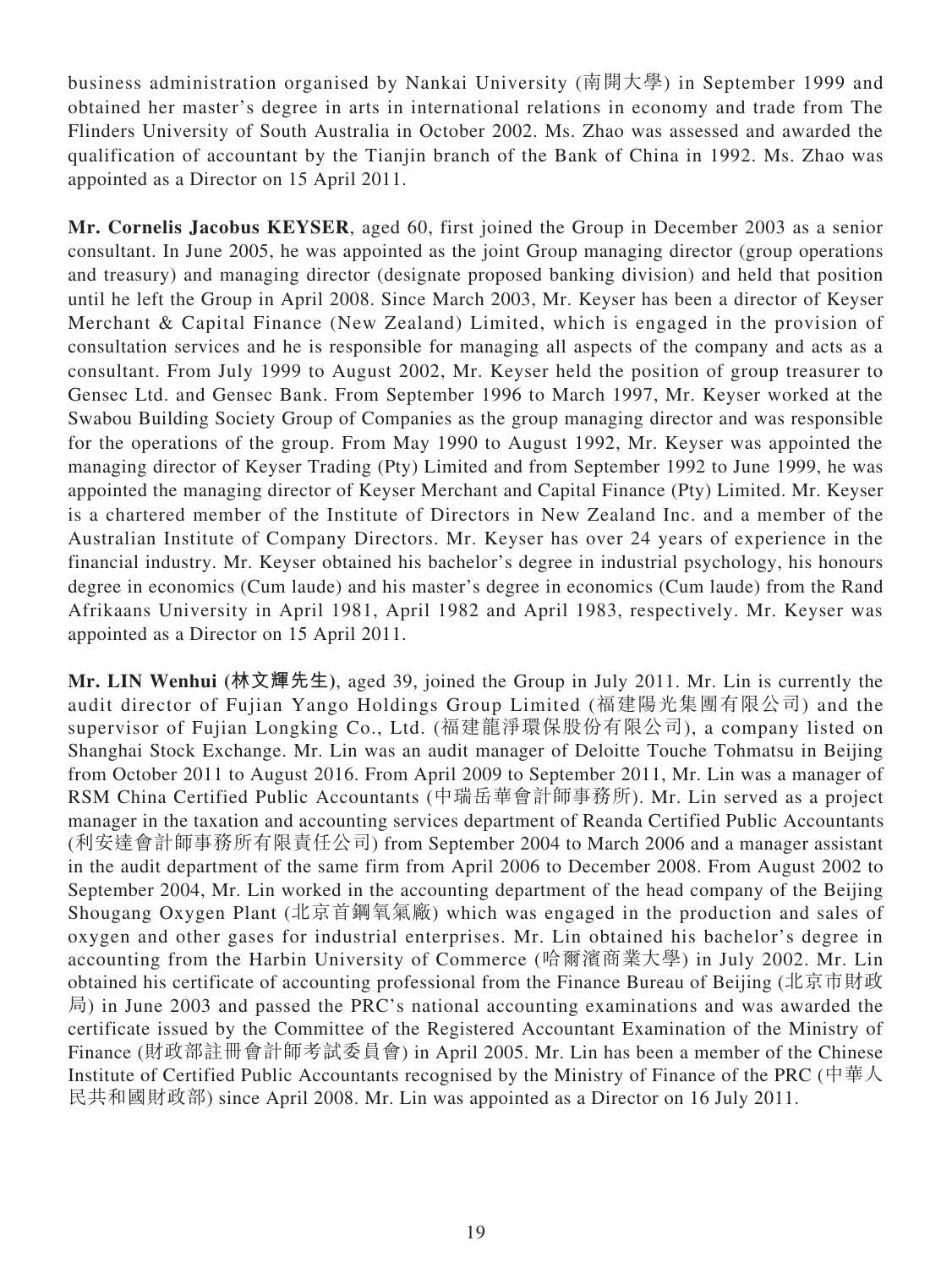#### **Directors' interests in Shares**

As at the date of this announcement, save as disclosed below, none of the Directors have any other interest in the Shares, underlying Shares or debentures of the Company within the meaning of Part XV of the SFO:

| <b>Name of Director</b>                     | Capacity                              | <b>Number of Shares/</b><br>underlying Shares held | Approximate $\%$<br>of the number<br>of issued shares |             |        |
|---------------------------------------------|---------------------------------------|----------------------------------------------------|-------------------------------------------------------|-------------|--------|
|                                             | <b>Shares</b>                         |                                                    | <b>Options</b><br>(Note 2)                            | Sub-total   |        |
| Mr. Liu Stefan (Chief Executive<br>Officer) | Beneficial owner                      | 9,520,000                                          | 16,300,000                                            | 25,820,000  | 1.27%  |
| Mr. Li Zhi Da (Note 1)                      | Interest in controlled<br>corporation | 300,000,000                                        | $\overline{\phantom{m}}$                              | 300,000,000 | 14.75% |
| Mr. Stephen Gregory McCoy                   | Beneficial owner                      | $\overline{\phantom{0}}$                           | 2,000,000                                             | 2,000,000   | 0.10%  |
| Ms. Zhao Guixin                             | Beneficial owner                      | 200,000                                            | 600,000                                               | 800,000     | 0.04%  |
| Mr. Cornelis Jacobus Keyser                 | Beneficial owner                      |                                                    | 600,000                                               | 600,000     | 0.03%  |
| Mr. Lin Wenhui                              | Beneficial owner                      | 200,000                                            | 600,000                                               | 800,000     | 0.04%  |

*Note 1:* Mr. Li Zhi Da, a non-executive Director, is interested in 300,000,000 Shares through his holdings in person in KVB Holdings. As Mr. Li Zhi Da is entitled to control over one-third of the voting power at general meetings of KVB Holdings, he is deemed under the SFO to be interested in the entire 300,000,000 shares held by KVB Holdings.

*Note 2:* Those options were granted on 19 August 2015 and 29 December 2016 respectively under the Share Option Scheme.

# **WAIVER FROM STRICT COMPLIANCE WITH RULE 8.12 OF THE MAIN BOARD LISTING RULES**

The Company has sought a waiver from strict compliance with Rule 8.12 of the Main Board Listing Rules in relation to the Transfer of Listing.

Pursuant to Rule 8.12 of the Main Board Listing Rules, a new applicant for primary listing on the Stock Exchange must have a sufficient management presence in Hong Kong and, in normal circumstances, at least two of the issuer's executive directors must be ordinarily resident in Hong Kong.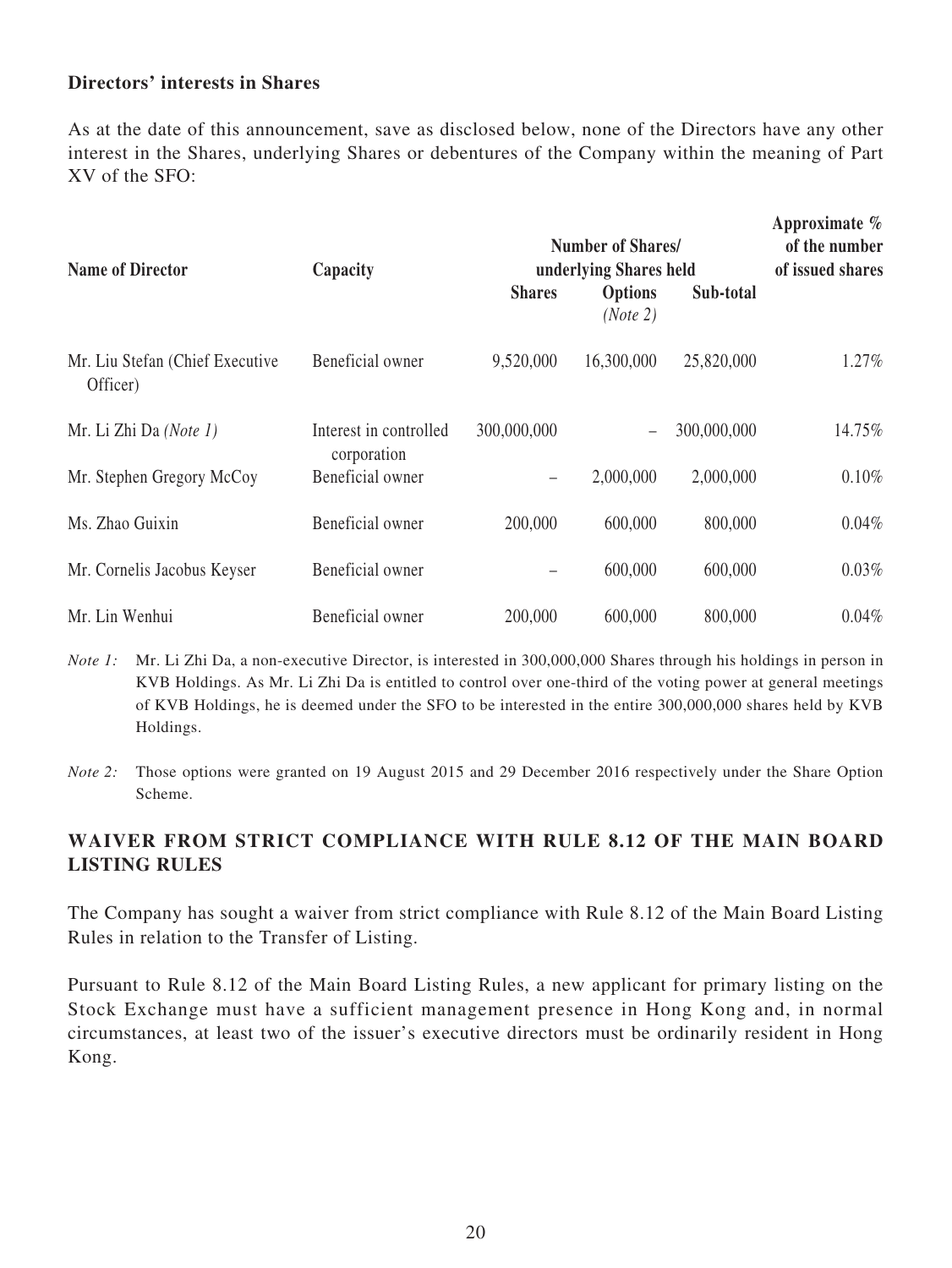As disclosed in the announcements of the Company dated 18 August 2017 and 17 November 2017, Mr. Ng Chee Hung Frederick has resigned as an executive Director of the Company effective from 17 November 2017. Following his resignation, Mr. Liu Stefan will be the only executive Director who is ordinarily resident in Hong Kong and it is currently contemplated that the Company will not have two executive Directors residing in Hong Kong in the foreseeable future.

The Company applied to the Stock Exchange for a waiver from strict compliance with the requirement under Rule 8.12 of the Main Board Listing Rules on the following reasons and grounds:

- (a) a material part of the Group's business and operations are based in New Zealand; in particular, while the Group carries out margin dealing activities in Hong Kong, the Group's major income from external customers is derived from its operations in New Zealand and the majority of its non-current assets (excluding deferred tax assets) are located in New Zealand. As such, the executive directors and members of senior management of the Company are therefore expected to be split between Hong Kong and New Zealand;
- (b) the following measures will continue to be implemented to maintain regular and effective communication with the Stock Exchange:
	- (i) the Company has an office and principal place of business in Hong Kong Suites 7501  $\&$ 7508, 75/F., International Commerce Centre, 1 Austin Road West, Kowloon, Hong Kong and it will at all material times have two authorised representatives pursuant to Rule 3.05 of the Main Board Listing Rules who will act as its principal communication channel with the Stock Exchange.

Following the resignation of Mr. Ng Chee Hung Frederick as an executive director of the Company, Mr. Wong Yiu Kit, Ernest, the company secretary and the chief financial officer of the Company who is ordinarily resident in Hong Kong will replace Mr. Ng Chee Hung Frederick as an authorised representative of the Company in Hong Kong. Mr. Liu Stefan will continue to be the other authorised representative of the Company ordinarily resident in Hong Kong.

Each of the authorised representatives will be available to meet with the Stock Exchange in Hong Kong within a reasonable period of time upon request and will be readily contactable by telephone, facsimile or e-mail and each of them will be duly authorised to communicate on behalf of the Company with the Stock Exchange;

(ii) the authorised representatives described above will have means to contact all members of the Board (including the non-executive directors) promptly at all times and when the Stock Exchange wishes to contact the members of the Board on any matters. A list of contact details (including mobile phone numbers, office phone numbers, e-mail addresses and fax numbers) of all members of the Board could be provided to the Stock Exchange upon request;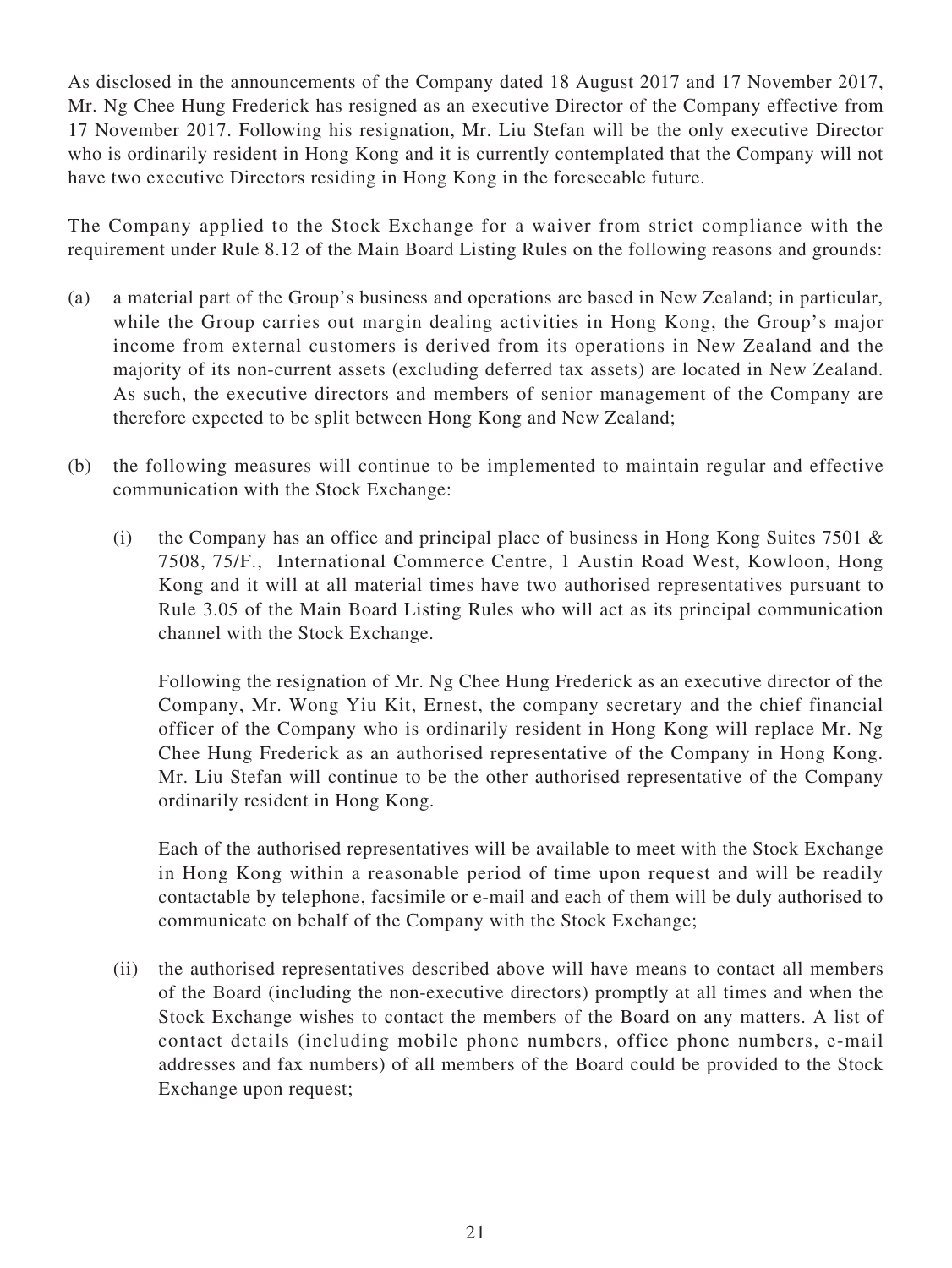- (iii) the Company will promptly inform the Stock Exchange of any changes of the authorised representatives and the contact details of the authorised representatives and members of the Board;
- (iv) in the event that an executive director expects to travel, he or she will provide a valid phone number or means of communication to the authorised representatives;
- (v) the compliance adviser of the Company, Lego Corporate Finance Limited, will act as an additional channel of communication with the Stock Exchange; and
- (vi) each of the directors who does not ordinarily reside in Hong Kong will confirm that he or she possesses or can apply for valid travel documents to visit Hong Kong and will be able to meet with the Stock Exchange in Hong Kong within a reasonable period.

The Company has received from the Stock Exchange a waiver from strict compliance with Rule 8.12 of the Main Board Listing Rules on 6 December 2017.

# **DOCUMENTS AVAILABLE FOR INSPECTION**

Copies of the following documents will be made available for viewing on the respective websites of the Company at http://www.kvblistco.com and of the Stock Exchange at http://www.hkexnews.hk:

- (a) the Memorandum and the Articles of Association;
- (b) the annual report (including the Director's report) of the Company for the year ended 31 December 2016;
- (c) the quarterly report of the Company for the three months ended 31 March 2017;
- (d) the interim report of the Company for the six months ended 30 June 2017;
- (e) the quarterly report of the Company for the nine months ended 30 September 2017;
- (f) the circular of the Company dated 30 March 2016 in relation to the proposed grant of general mandates to issue and repurchase Shares, re-election of Directors and notice of annual general meeting;
- (g) the circular of the Company dated 2 September 2016 in relation to continuing connected transactions (as defined in the GEM Listing Rules) entered by the Company;
- (h) the circular of the Company dated 28 March 2017 in relation to the proposed grant of general mandates to issue and repurchase Shares, re-election of retiring Directors and notice of annual general meeting; and
- (i) the announcements and other corporate communications made by the Company prior to the date of this announcement as required under the GEM Listing Rules and the Main Board Listing Rules.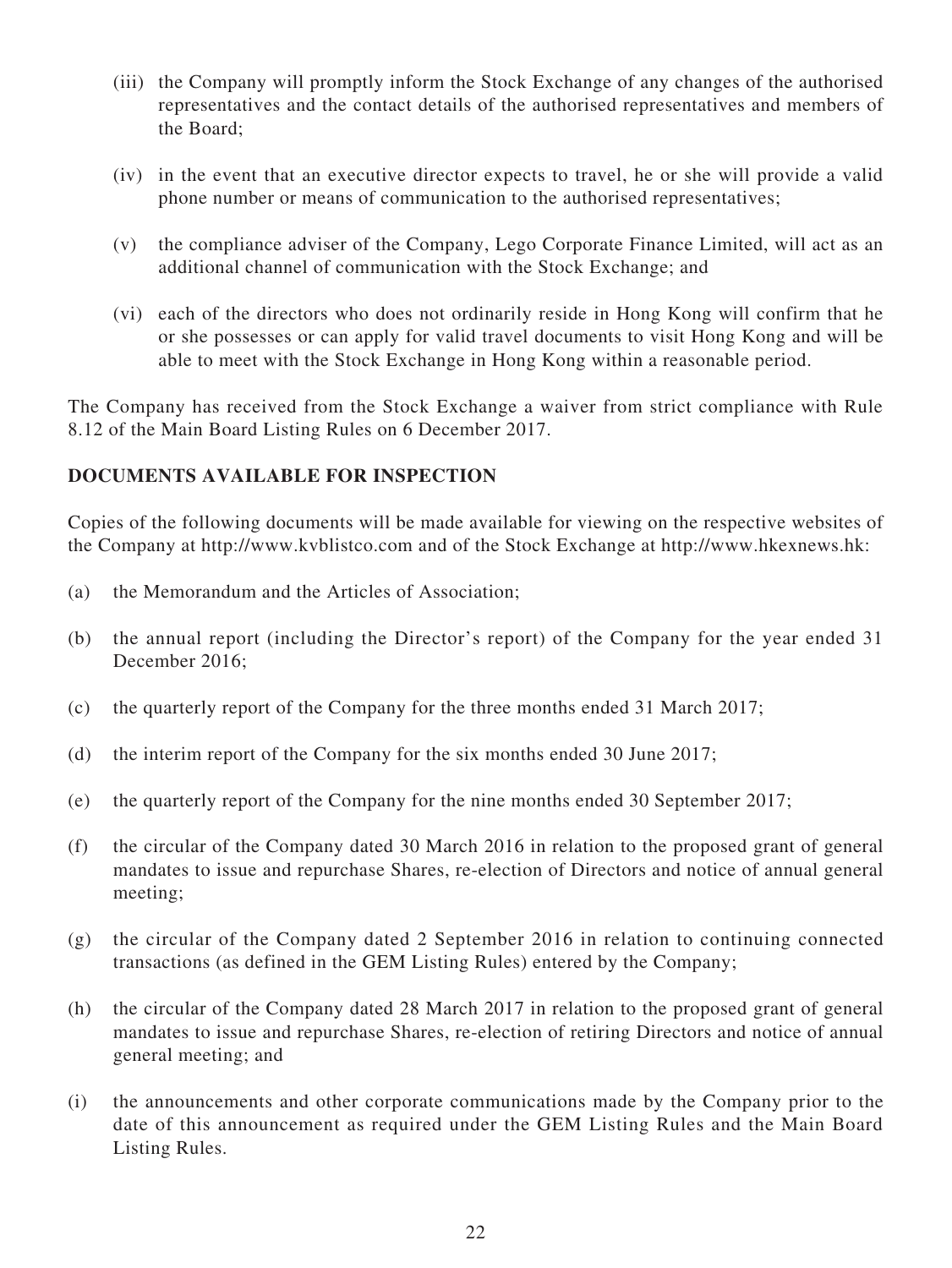# **DEFINITIONS**

In this announcement, the following expressions have the meanings set out below unless the context requires otherwise:

| "Articles of Association"       | the articles of association of the Company as adopted by the<br>Company from time to time                                                                                                                                                      |
|---------------------------------|------------------------------------------------------------------------------------------------------------------------------------------------------------------------------------------------------------------------------------------------|
| "Board"                         | the board of Directors of the Company                                                                                                                                                                                                          |
| "CCASS"                         | the Central Clearing and Settlement System established and<br>operated by HKSCC                                                                                                                                                                |
| "CCASS Operating<br>Procedures" | the operating procedures of HKSCC in relation to CCASS,<br>containing the practices, procedures and administrative<br>requirements relating to the operations and functions of CCASS,<br>as from time to time in force                         |
| "CITIC Securities"              | CITIC Securities Company Limited, a company incorporated in<br>the PRC                                                                                                                                                                         |
| "Company"                       | KVB Kunlun Financial Group Limited (昆侖國際金融集團有限公<br>$\overline{\mathbb{E}}$ ), a company incorporated in the Cayman Islands with limited<br>liability, the shares of which are listed and traded on GEM as at<br>the dated of this Announcement |
| "Connected Person(s)"           | has the meaning ascribed to it under the GEM Listing Rules or<br>Main Board Listing Rules, as applicable                                                                                                                                       |
| "Controlling Shareholder(s)"    | the controlling shareholder(s) (which has the meaning ascribed to<br>it under the GEM Listing Rules or Main Board Listing Rules, as<br>applicable) of the Company                                                                              |
| "Director(s)"                   | the director(s) of the Company                                                                                                                                                                                                                 |
| "GEM"                           | the Growth Enterprise Market of the Stock Exchange                                                                                                                                                                                             |
| "GEM Listing Rules"             | the Rules Governing the Listing of Securities on GEM                                                                                                                                                                                           |
| "Group"                         | the Company and its subsidiaries from time to time                                                                                                                                                                                             |
| "HK\$"                          | Hong Kong dollars, the lawful currency of Hong Kong                                                                                                                                                                                            |
| "HKSCC"                         | Hong Kong Securities Clearing Company Limited                                                                                                                                                                                                  |
| "Hong Kong"                     | the Hong Kong Special Administrative Region of the People's<br>Republic of China                                                                                                                                                               |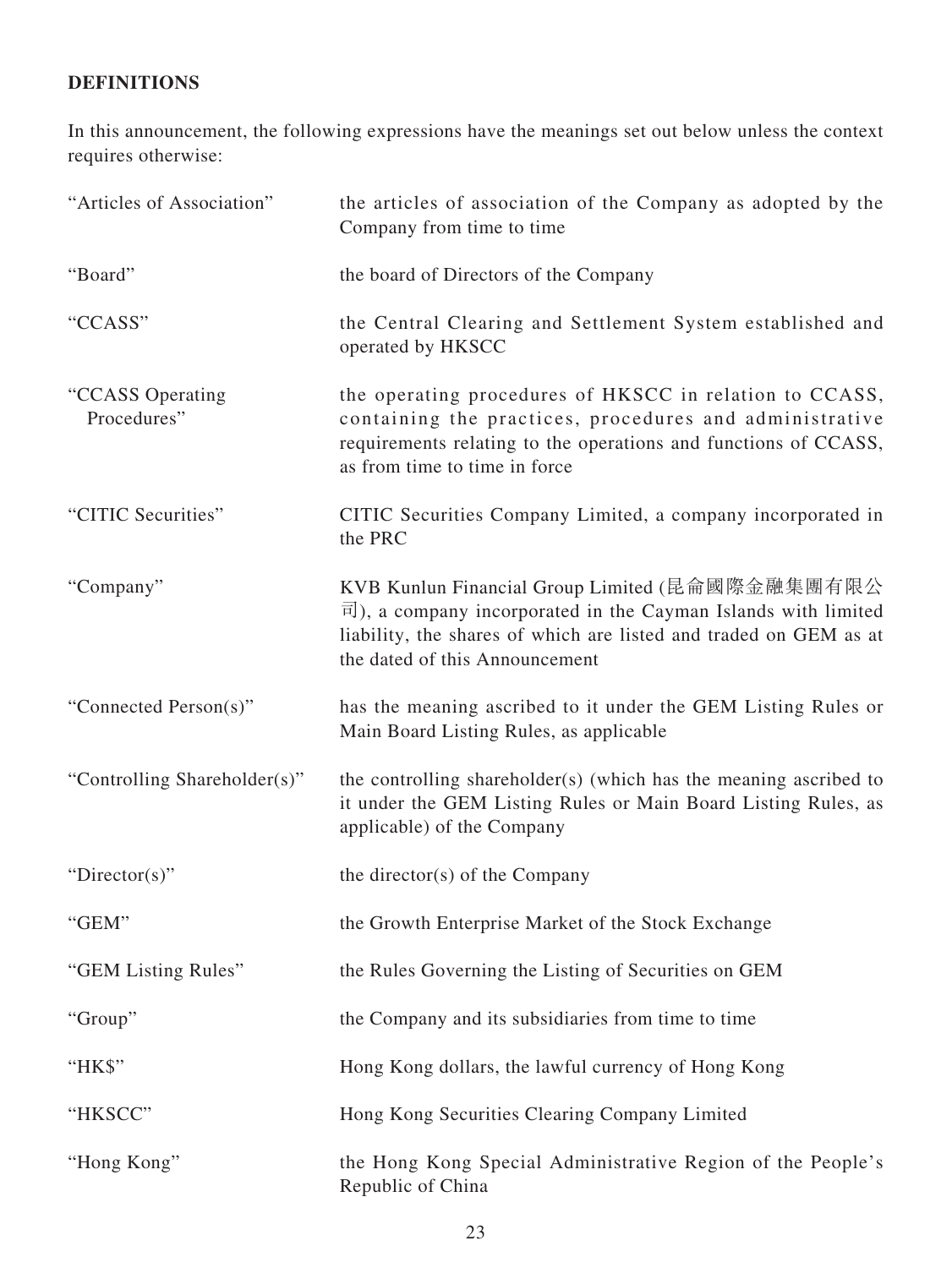| "KVB HK"                     | KVB Kunlun International (HK) Limited, a company incorporated<br>in Hong Kong with limited liability                                                                                                                                                           |
|------------------------------|----------------------------------------------------------------------------------------------------------------------------------------------------------------------------------------------------------------------------------------------------------------|
| "KVB Holdings"               | KVB Kunlun Holdings Limited, a company incorporated in the<br>British Virgin Islands with limited liability                                                                                                                                                    |
| "KVB Holdings Group"         | KVB Holdings together with its subsidiaries which do not belong<br>to the Group                                                                                                                                                                                |
| "Main Board"                 | the stock market operated by the Stock Exchange, prior to the<br>establishment of GEM (excluding the options market), which<br>continues to be operated by the Stock Exchange in parallel with<br>GEM. For the avoidance of doubt, the Main Board excludes GEM |
| "Main Board Listing Rules"   | the Rules Governing the Listing of Securities on the Stock<br>Exchange                                                                                                                                                                                         |
| "Memorandum"                 | the memorandum of association of the Company as adopted by the<br>Company from time to time                                                                                                                                                                    |
| "NZD"                        | New Zealand dollars, the lawfully currency of New Zealand                                                                                                                                                                                                      |
| "PRC" or "Mainland China"    | the People's Republic of China which, for the purposes of this<br>announcement only (unless otherwise indicated), excludes Hong<br>Kong, Macau and Taiwan                                                                                                      |
| "RMB"                        | Renminbi, the lawful currency of the PRC                                                                                                                                                                                                                       |
| "SFO"                        | the Securities and Futures Ordinance (Cap. 571 of the Laws of<br>Hong Kong), as amended, supplemented or otherwise modified<br>from time to time                                                                                                               |
| "Share $(s)$ "               | ordinary share(s) of $HK$0.01$ each in the capital of the Company                                                                                                                                                                                              |
| "Shareholder(s)"             | $holder(s)$ of the Share $(s)$                                                                                                                                                                                                                                 |
| "Share Option Scheme"        | the share option scheme adopted by the Company pursuant to<br>resolution passed by the shareholders of the Company on 3 June<br>2013                                                                                                                           |
| "Stock Exchange"             | The Stock Exchange of Hong Kong Limited                                                                                                                                                                                                                        |
| "Substantial Shareholder(s)" | the substantial shareholder(s) (which has the meaning ascribed to<br>it under the GEM Listing Rules or Main Board Listing Rules, as<br>applicable) of the Company                                                                                              |